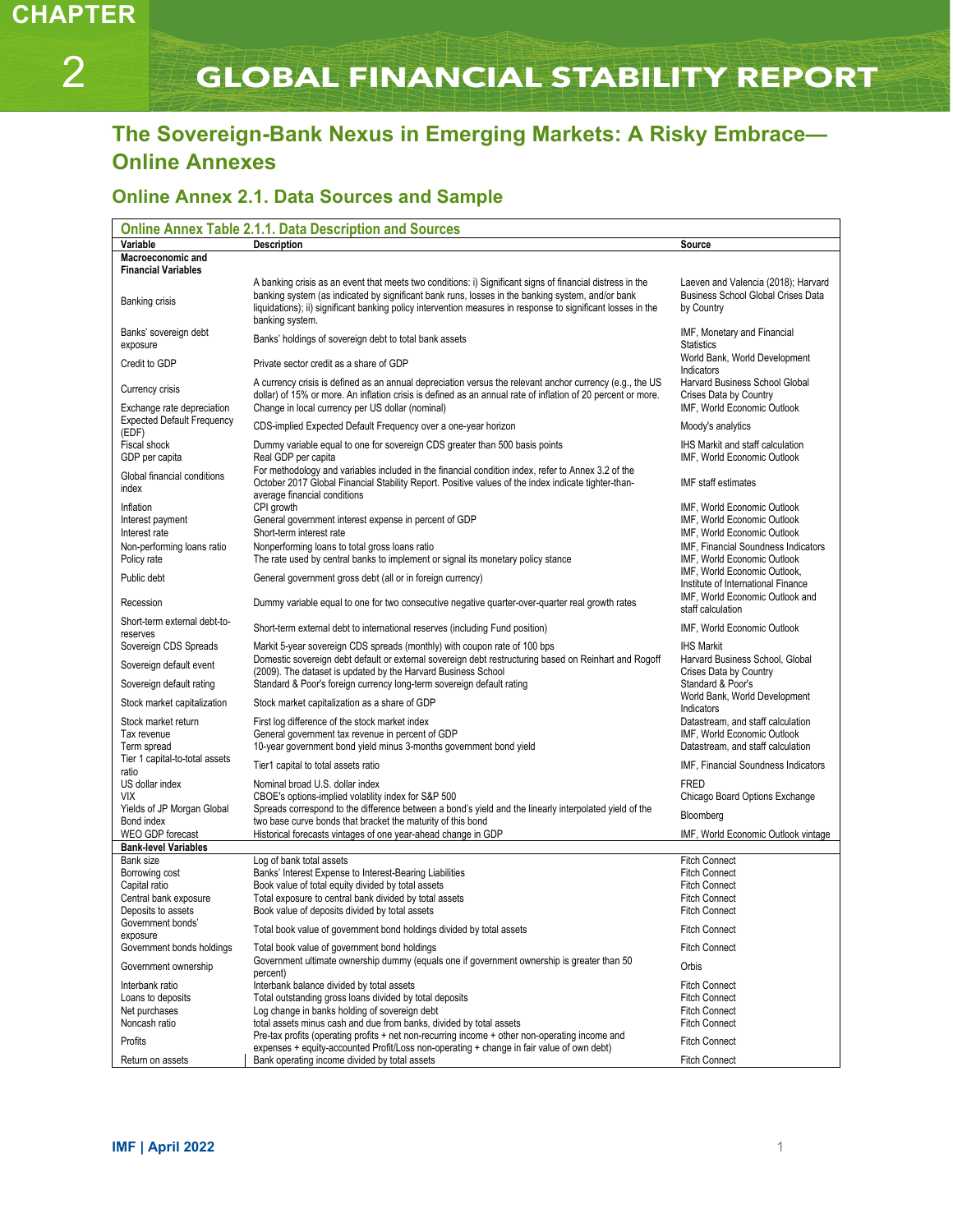|                                                                      | <b>Online Annex Table 2.1.1. Data Description and Sources (concluded)</b>                                                                                                                                                                                                                                                                                                                                                                                                                                                                                                                                                                                                                                                                                                                  |                                                             |  |  |
|----------------------------------------------------------------------|--------------------------------------------------------------------------------------------------------------------------------------------------------------------------------------------------------------------------------------------------------------------------------------------------------------------------------------------------------------------------------------------------------------------------------------------------------------------------------------------------------------------------------------------------------------------------------------------------------------------------------------------------------------------------------------------------------------------------------------------------------------------------------------------|-------------------------------------------------------------|--|--|
| Support rating floor                                                 | Fitch's rating on a potential supporter's propensity to support a bank and of its ability to support it.<br>Support Rating Floors do not assess the intrinsic credit quality of a bank. Rather they communicate                                                                                                                                                                                                                                                                                                                                                                                                                                                                                                                                                                            | <b>Fitch Connect</b>                                        |  |  |
| Total capital                                                        | the agency's judgment on whether the bank would receive support should this become necessary.<br>Book value of total equity ratio                                                                                                                                                                                                                                                                                                                                                                                                                                                                                                                                                                                                                                                          | <b>Fitch Connect</b>                                        |  |  |
| <b>Total loans</b>                                                   | Total principal amount of all loan facilities extended by the bank to its customers (excluding loans to<br>financial institutions), before the deduction of any loan loss reserves                                                                                                                                                                                                                                                                                                                                                                                                                                                                                                                                                                                                         | <b>Fitch Connect</b>                                        |  |  |
| Total stock return index                                             | Equity index that tracks both the capital gains as well as other cash distributions, such as dividends or<br>interest, attributed to the index constituents                                                                                                                                                                                                                                                                                                                                                                                                                                                                                                                                                                                                                                |                                                             |  |  |
| Additional bank-level data                                           |                                                                                                                                                                                                                                                                                                                                                                                                                                                                                                                                                                                                                                                                                                                                                                                            |                                                             |  |  |
| Holdings of domestic<br>sovereign bonds and<br>additional breakdowns | The database contains bank-level holdings of domestic sovereign bonds (DSB) across 13 emerging<br>markets. The data was gathered from accounting statements and Pillar III disclosures of individual<br>banks. Whenever disclosed, the sovereign bond holdings were further broken down into the<br>nationality and currency of issuance, the level of the issuing governmental body (central government,<br>regional/municipal governments, government agencies, central bank) as well as type of ownership<br>(proprietary VS retained collateral of REPO counterparties). This granularity allows to extract the<br>precise exposure of banks to DSB, while external data providers usually report gross positions, which<br>in some cases exceed the correct exposure by over 3 times. | Accounting statements and Pillar III<br>banks' disclosures. |  |  |
| Nonfinancial-Corporates-<br>level Variables                          |                                                                                                                                                                                                                                                                                                                                                                                                                                                                                                                                                                                                                                                                                                                                                                                            |                                                             |  |  |
| Bound                                                                | Dummy indicating whether S&P score of a firm is equal or above its country's S&P sovereign score                                                                                                                                                                                                                                                                                                                                                                                                                                                                                                                                                                                                                                                                                           | S&P Capital IQ and staff calculation                        |  |  |
| Capex                                                                | Capital Expenditure, millions of US dollars                                                                                                                                                                                                                                                                                                                                                                                                                                                                                                                                                                                                                                                                                                                                                | S&P Capital IQ                                              |  |  |
| Investment ratio                                                     | The ratio of capital expenditures to lagged net property, plant, and equipment                                                                                                                                                                                                                                                                                                                                                                                                                                                                                                                                                                                                                                                                                                             | S&P Capital IQ                                              |  |  |
| Debt issuance ratio<br>Cash flow                                     | Net debt issuance to lagged total assets ratio<br>Cash flow from financing, millions of US dollars                                                                                                                                                                                                                                                                                                                                                                                                                                                                                                                                                                                                                                                                                         | S&P Capital IQ                                              |  |  |
| Cash holding                                                         | Cash and short-term investments, millions of US dollars                                                                                                                                                                                                                                                                                                                                                                                                                                                                                                                                                                                                                                                                                                                                    | S&P Capital IQ<br>S&P Capital IQ                            |  |  |
| Leverage                                                             | Companies' total liabilities to total equity ratio                                                                                                                                                                                                                                                                                                                                                                                                                                                                                                                                                                                                                                                                                                                                         | S&P Capital IQ and staff calculation                        |  |  |
| Government ownership                                                 | Dummy indicating whether a company is "Public Company" or a "Government Institution", or a "Public                                                                                                                                                                                                                                                                                                                                                                                                                                                                                                                                                                                                                                                                                         |                                                             |  |  |
| dummy                                                                | Investment Company"                                                                                                                                                                                                                                                                                                                                                                                                                                                                                                                                                                                                                                                                                                                                                                        | S&P Capital IQ and staff calculation                        |  |  |
| S&P outlook                                                          | S&P outlook converted to numerical values                                                                                                                                                                                                                                                                                                                                                                                                                                                                                                                                                                                                                                                                                                                                                  | S&P Capital IQ and staff calculation                        |  |  |
| S&P score                                                            | S&P rating for companies converted to numerical values                                                                                                                                                                                                                                                                                                                                                                                                                                                                                                                                                                                                                                                                                                                                     | S&P Capital IQ                                              |  |  |
| Tobin's Q                                                            | The ratio of (total asset plus total market capitalization minus common equity) to total assets                                                                                                                                                                                                                                                                                                                                                                                                                                                                                                                                                                                                                                                                                            | S&P Capital IQ and staff calculation                        |  |  |

# **Online Annex Table 2.1.2. List of Countries in the Emerging Markets Sample**

| <b>Emerging market economies</b>                                                                                                   |                    |                 |  |  |  |
|------------------------------------------------------------------------------------------------------------------------------------|--------------------|-----------------|--|--|--|
| Albania                                                                                                                            | Dominican Republic | North Macedonia |  |  |  |
| Algeria                                                                                                                            | Ecuador            | Pakistan        |  |  |  |
| Angola                                                                                                                             | Egypt              | Panama          |  |  |  |
| Argentina                                                                                                                          | El Salvador        | Peru            |  |  |  |
| Armenia                                                                                                                            | Georgia            | Philippines     |  |  |  |
| Azerbaijan                                                                                                                         | Ghana              | Poland          |  |  |  |
| Bahamas, The                                                                                                                       | Guatemala          | Romania         |  |  |  |
| <b>Barbados</b>                                                                                                                    | Hungary            | Russia          |  |  |  |
| <b>Belarus</b>                                                                                                                     | India              | Serbia          |  |  |  |
| Bolivia                                                                                                                            | Indonesia          | South Africa    |  |  |  |
| Bosnia and Herzegovina                                                                                                             | Jamaica            | Sri Lanka       |  |  |  |
| Brazil                                                                                                                             | Jordan             | Thailand        |  |  |  |
| Bulgaria                                                                                                                           | Kazakhstan         | Tunisia         |  |  |  |
| Chile                                                                                                                              | Lebanon            | Turkey          |  |  |  |
| China                                                                                                                              | Malaysia           | Ukraine         |  |  |  |
| Colombia                                                                                                                           | Mauritius          | Uruguay         |  |  |  |
| Costa Rica                                                                                                                         | Mexico             | Venezuela       |  |  |  |
| Croatia                                                                                                                            | Morocco            | Vietnam         |  |  |  |
| Note: The list includes economies identified as emerging market by the IMF's Vulnerability Exercise for Emerging Market Economies. |                    |                 |  |  |  |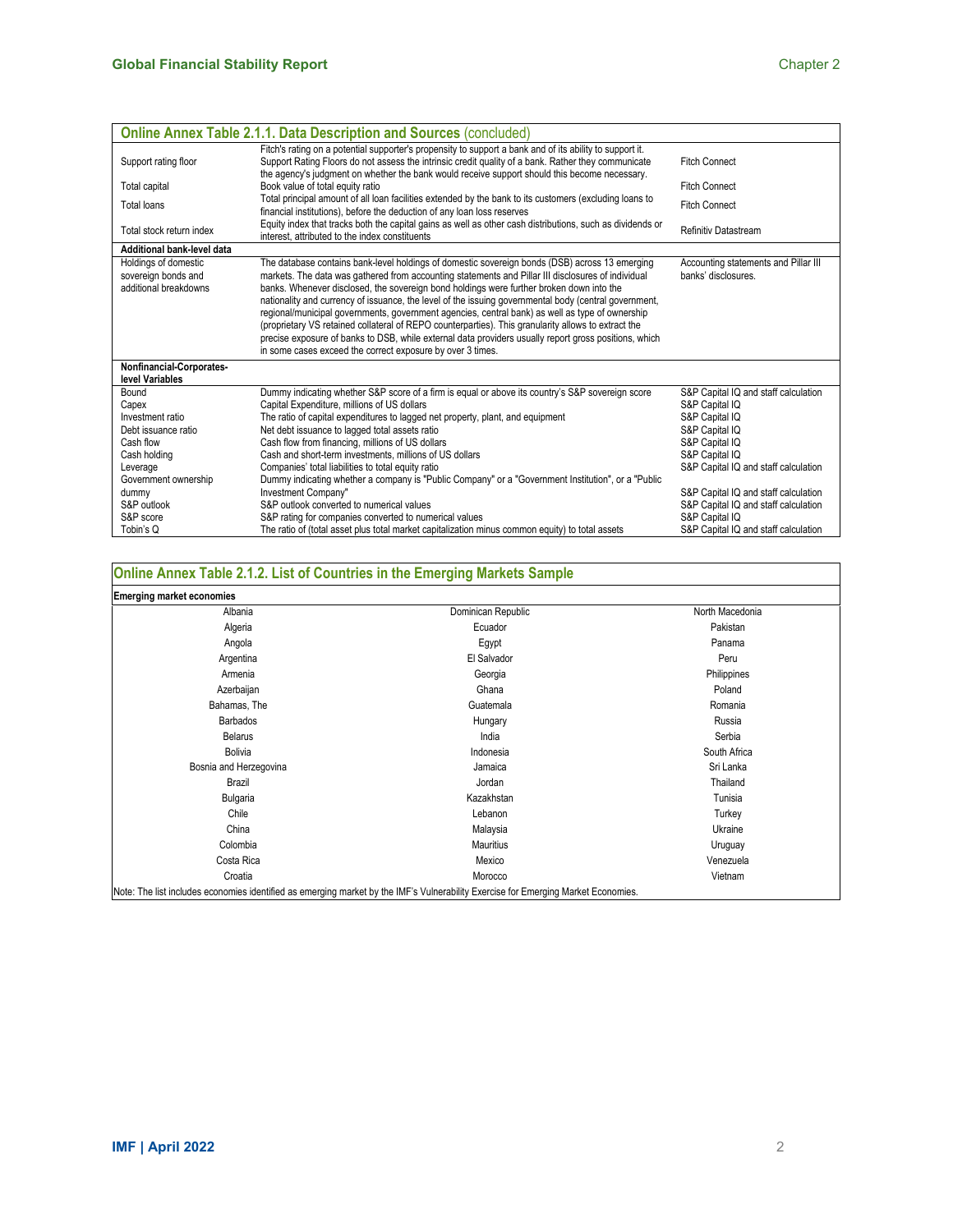# **Online Annex 2.2. The Role of Nonbank Financial Institutions in the Nexus**

# **Box 2.2.1. Nonbanks Financial Institutions and the Sovereign-Bank Nexus in Emerging Markets**

Nonbank financial institutions (NBFIs) can play an important role in the sovereign-bank nexus if they are a significant part of the financial system. The participation of NBFIs in government bond markets can, on the one hand, help to diversify the investor base, improve liquidity, and weaken the sovereign exposure of banks, while on the other hand, the structural vulnerabilities and procyclical behavior (Garcia Pascual, Singh and Surti, 2021) of some types of NBFIs can amplify vulnerabilities and shock transmission through the nexus, worsening the feedback loop.<sup>1</sup>

In emerging markets (EMs), on average, domestic NBFIs hold almost one-third of total government debt (as of end-2020; Figure 2.2.1, panel 1). But in some countries, such as Chile, India and Mexico, this share is more than 40 percent (Figure 2.2.1, panel 2). Moreover, foreign NBFIs are also playing an increasingly important role in EM government bond markets, with their share in government debt almost doubling over the last decade and amounting to over half of government debt in some cases (for example, Peru).2

The rising participation of NBFIs in government bond markets in part follows from the growing importance of NBFIs in the financial system. NBFIs have increased their financing to EMs in the past decade (Figure 2.2.1, panel 3), with the stock of external financing provided by NBFIs growing from around 12 percent of GDP in 2010 to 20 percent of GDP in 2020.

What do the sizable NBFI exposures imply for the sovereign-bank nexus in EMs? Nonbank investors—particularly institutional investors (such as investment funds, insurance companies and pension funds) bring different risk-return preferences and investment horizons to the government bond market compared to banks and can allow the government to spread risk in its debt portfolio and extend the yield curve (IMF, 2018). However, given the relatively shallow local financial markets in several EMs, large foreign nonbank holdings can render EMs more vulnerable to the gyrations in global capital markets as foreign nonbank investors tend to be particularly fickle in times of global financial market stress (Martin and others, 2020; Chari and others, 2020). A sudden retrenchment of these investors from government bond markets could trigger sharp price corrections of government debt, as well as large currency depreciations, imposing substantial losses on the trading books of banks.<sup>2</sup>

Indeed, a relevant lesson from the March 2020 financial market turmoil episode is that borrowing through local currency bonds does not fully insulate EMs from global financial shocks. Mutual funds and ETFs investing in EM assets acted in a highly pro-cyclical pattern as they experienced large outflows, especially those that invested in local currency government bonds (Figure 2.2.1, panel 4).<sup>3</sup> Sovereign rating downgrades may also have added to outflow pressures, particularly when countries lost investment-grade ratings.4

Furthermore, as was evident from the "dash for cash" of U.S. fixed-income funds at the onset of the COVID-19 pandemic, some NBFIs may also be prone to selling government securities in times of stress to bolster their liquidity positions or to meet margin calls, contributing to pressures in government bond markets. In addition, NBFIs' liquidity positions could lead to a general de-risking and sales of cross-border holdings of government bonds (CGFS, 2020). This is also supported by the large outflows of domestic currency bonds observed at the onset of the pandemic in EMs (Figure 2.2.1, panel 5).

Thus, NBFIs can play an important role in the nexus and can amplify shocks in times of stress. A more formal analysis examining the extent of spillovers from NBFIs using a sample of 11 EMs shows that during periods of strained financial conditions, movements in the default risk of nonbanks spills over to other sectors of the economy. In line with the events described above, spillovers from NBFIs to other sectors of the economy, especially to the banking and the corporate sectors, increased during the pandemic (Figure 2.2.1, panel 6).

In sum, similar to banks, the holding of government debt by NBFIs may have both pros and cons from a financial stability perspective. Given the significant role that domestic NBFIs play in some EMs, there is an urgent need to address potential financial stability risks stemming from their activity by broadening the reach of macroprudential tools and strengthening their resilience, as well as by enhancing the transparency and data provision on NBFIs' activities in government bond markets. Appropriate regulation of NBFIs in both advanced and emerging market economies will help to lessen the cross-border contagion, a risk increasingly material to financial stability in emerging markets and developing economies.

\_\_\_\_\_\_\_\_\_\_\_\_\_\_\_\_\_\_\_\_\_\_\_\_\_\_\_\_\_\_\_\_\_\_\_\_\_\_\_\_\_\_\_ The authors of this box are Andrea Deghi and Mustafa Yasin Yenice.

<sup>1</sup> For example, the severe stress in government bond markets during the March 2020 market turmoil highlighted the fragilities associated with some types of NBFIs (Hespeler and Suntheim, 2020; Egemen and Wooldridge, 2021).

<sup>&</sup>lt;sup>2</sup> NBFIs can be classified into three main categories: end investors, arbitrageurs or liquidity providers. In principle, some NBFIs can perform more than one of these roles. The extent of participation by different types of NBFIs depends on the depth and liquidity of the market, the risk and return on sovereign bonds, and the presence of arbitrage opportunities. In turn, the influence of different types of NBFIs on government bond markets varies according to their investment strategies and pro-cyclicality of their investments.

 $^3$  The use of FX swaps to hedge currency mismatches in cross-border investments (especially for NBFIs with long-dated liabilities such as pension funds and insurance companies) could be another important channel of risk transmission. If market stress coincides with a large rollover of FX swaps, widening FX swap basis increases the costs of hedging and in turn risks from currency mismatches, as occurred during the outbreak of the Covid-19 crisis (Barajas and others (2020)).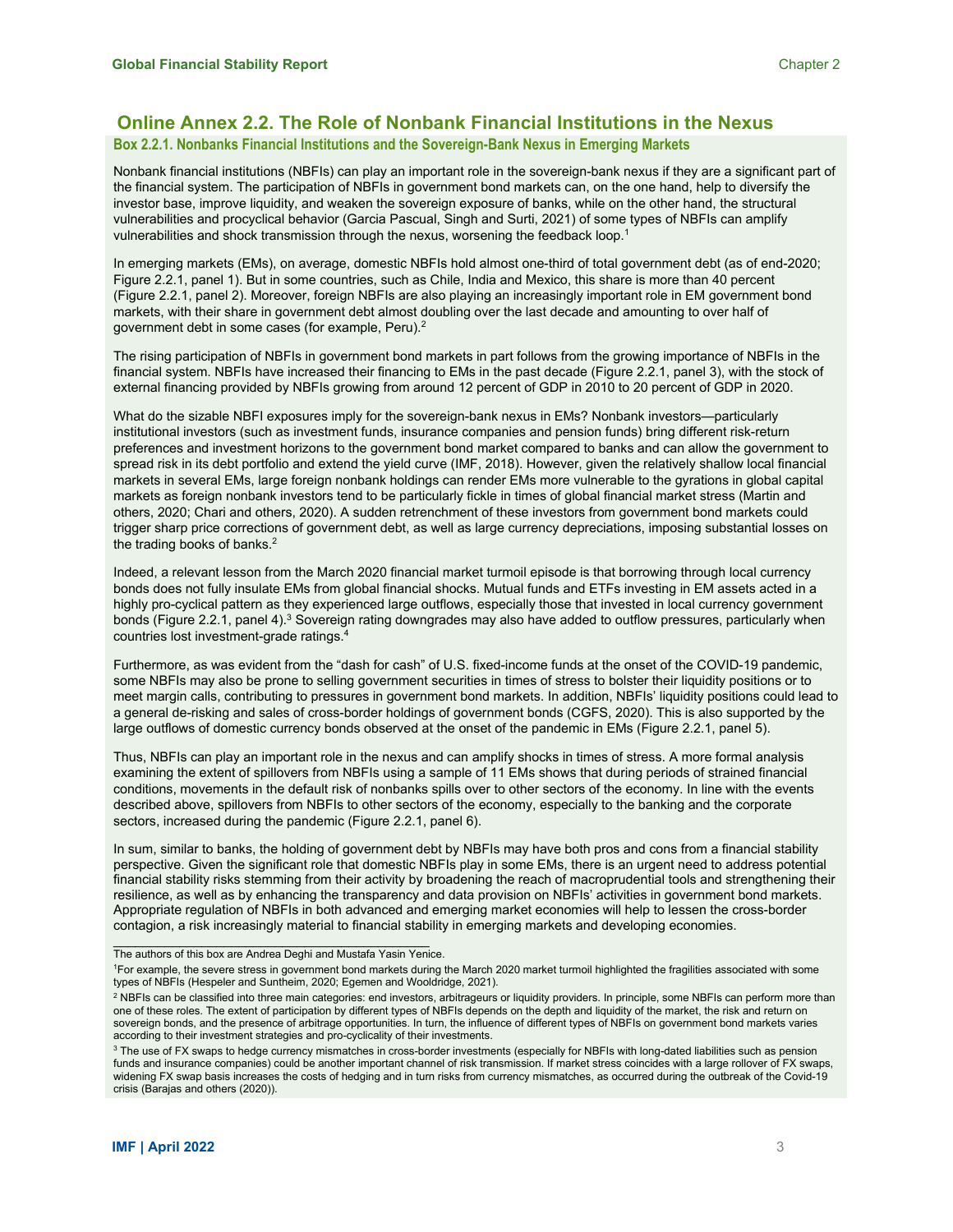4 For example, South Africa sovereign rating changed from investment grade to high yield. This appeared to have played a role in the large capital outflows of the country.





(Percent of total net assets, 13-weeks rolling sum)



*…leading to spillover effects to other sectors of the economy*

**6. Spillovers from Nonbanks to Other Sectors of the Economy** 



Sources: Arslanalp and Tsuda (2014); BIS, EPFR, Haver, Moody's and IMF staff calculations.

■ Mixed, Local ■ Sovereign, Hard ■ Sovereign, Local

Note: In panel 1, the chart excludes China. In panel 3, NBFI financing refers to the total funding of non-bank financial entity types in EMs that authorities have assessed as being involved in credit intermediation activities that might pose bank-like financial stability risks and/or regulatory arbitrage. In panel 4, total EMs mutual funds and ETF bond flows are computed using a thirteen week rolling sum of weekly bond flows as a share of total net assets. Panel 6, shows the average spillover index across EMs in the sample computed as in Diebold and Yillmaz (2014) using daily data of expected default frequency for the nonbanks, sovereign, bank and corporate sectors.The analysis relies on the forecast error variance decomposition from a Vector Auto-Regression (VAR) model to obtain an estimate of the underlying network. The index ranges from 0 to 100. A larger level of the index indicates a larger interconnectedness across sectors. Given data availability, the sample of economies considered in the analysis includes China, Brazil, Chile, Indonesia, India, Malaysia, Peru, Philippines, South Africa, Thailand, and Turkey. EM = emerging market economies; NBFI = nonbanks financial institutions.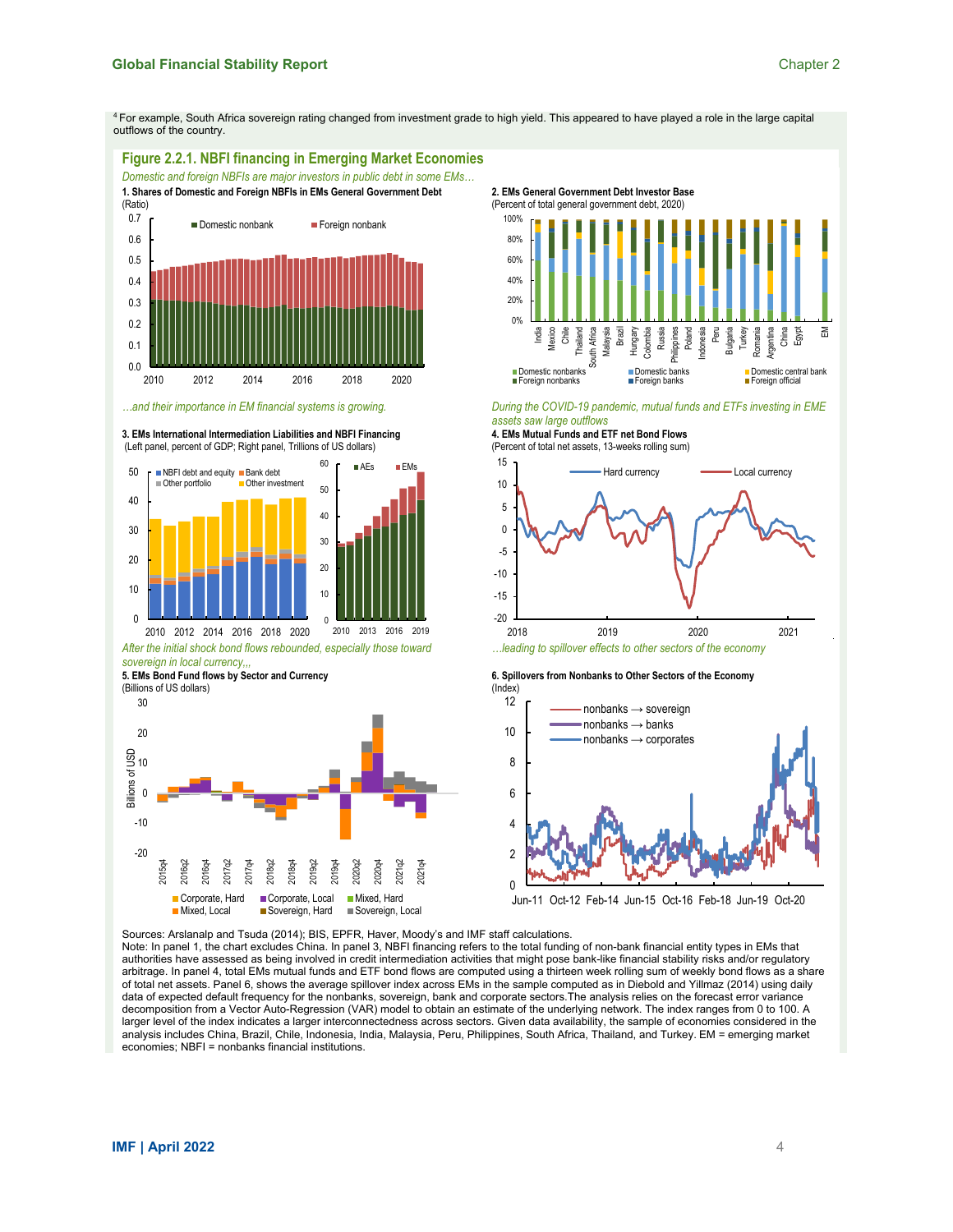## **Online Annex 2.3. Additional Stylized Facts**





**2. Capital Adequacy Ratio**  (Regulatory Capital/RWA, in percent)  $10$ 15 20 25 CZE  $\gtrapprox$ COL POL THA MYS TUR PAK MEX GEO BRA CRI ZAF NGR CHL ISR RUS  $2020 - 2008$ 

Sources: FSI database; Data compiled from banks' accounting statements and Pillar III disclosures; and IMF staff calculations.

#### **Figure 2.3.4. Nonfinancial Corporate Sector Income to Debt Ratio and Bank Asset Quality in EMs**



Corporates' ability to service debt has declined during the pandemic... **2008** ... and banks' balance sheets may have different level of resilience if *more adverse scenarios were to occur*

**2. Net and Gross Non-Performing Loan Ratio, 2020** 



Sources: Haver; Capital IQ; and IMF staff calculations.

Note: In panel 2, net non-performing loan (NPL) ratio is gross nonperforming loan ratio less loan loss provisions to gross loans. Country labels use International Organization for Standardization (ISO) country codes. EBITDA = Earnings before interest, taxes, depreciation, and amortization; NPL = nonperforming loans.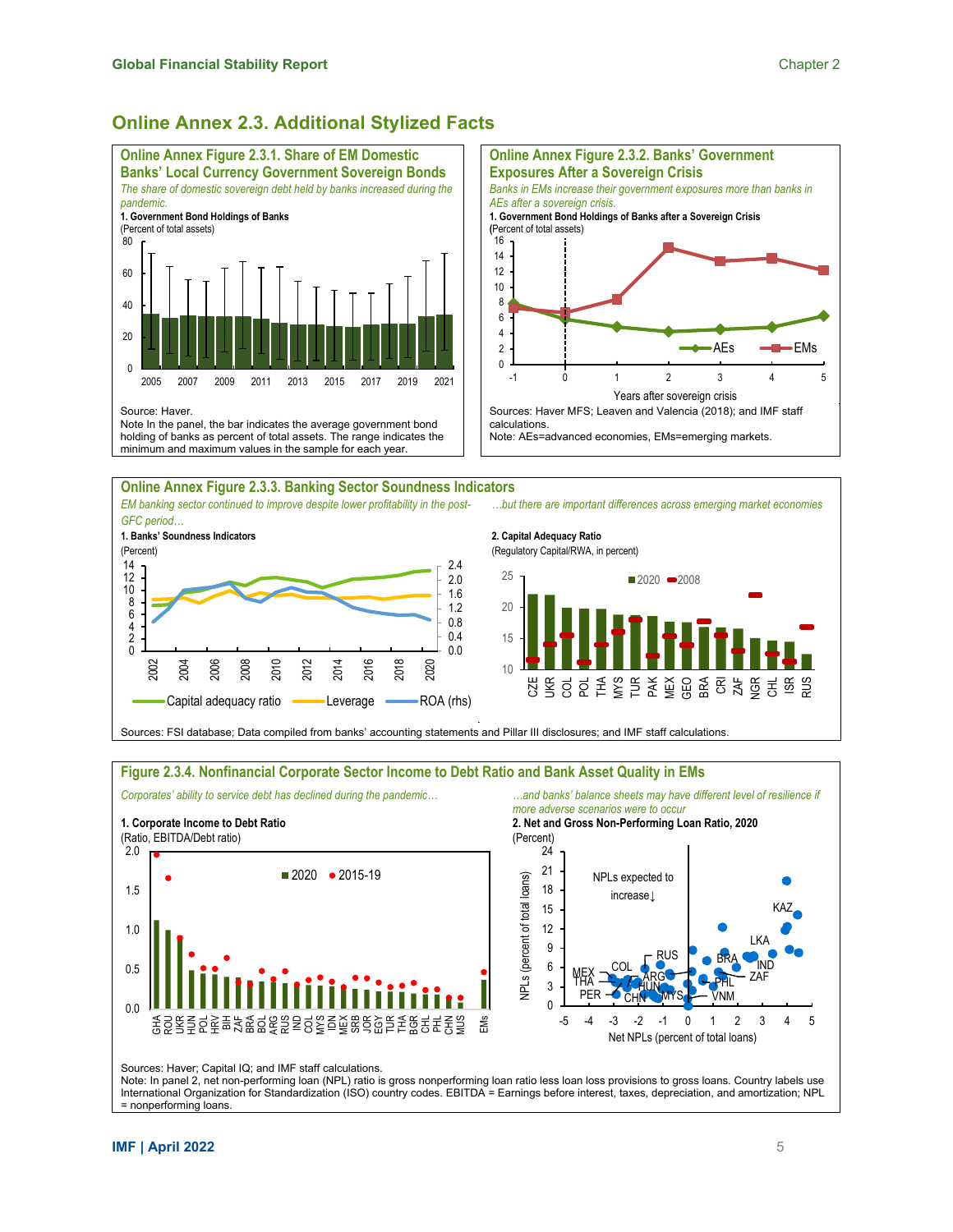## **Online Annex 2.4. The Drivers of Banks' Holdings of Sovereign Debt in Emerging Markets**

This section describes the empirical methodology used for the analysis presented in Box 2.1 of Chapter 2. The analysis addresses two questions: i) What macroeconomic factors are associated with EM banks' holdings of sovereign debt? ii) What role do moral suasion and risk shifting play in EM banks' purchases of sovereign debt? The analysis proceeds in two steps. First, country-level data is used to analyze the macroeconomic drivers of banks' holdings of sovereign debt. Then bank-level data is used to further explore the moral suasion and risk-shifting channels in EMs.

## **Macroeconomic Drivers of Sovereign Bond Holdings**

The empirical approach follows Dell'Ariccia and others (2018) and considers several factors that may determine banks' incentives to hold sovereign debt. Specifically, the following specification is estimated:

Sovereign Exposure $_{c,t}$ 

 $= \beta_1$ Interest Rate<sub>ct-1</sub> +  $\beta_2$ Public Debt<sub>ct-1</sub> +  $\beta_3$ Depreciation<sub>ct-1</sub> +  $\beta_4$ Inflation<sub>ct-1</sub> +  $\beta_5$  Real GDP growth<sub>c,t-1</sub> +  $\beta_6$  Real GDP per capita +  $\beta_7$ Credit to GDP<sub>c,t-1</sub> +  $\beta_8$ Stock Market Capitalization<sub>c,t-1</sub> +  $\alpha_c$  +  $\gamma_t$  +  $\epsilon_{c,t}$ 

where the dependent variable is banks' domestic sovereign debt holdings (in percent of total banking sector assets) in country  $c$  in year  $t,$  and  $\alpha_c$  and  $\gamma_t$  denote country and time-fixed effects, respectively. If government bonds are used for the purposes of portfolio and liquidity management, then banks would hold more government debt during periods of high interest rates,<sup>2</sup> in countries with weaker institutions (lower GDP per capita), and in countries with limited private sector lending and investment opportunities (proxied by lower private sector credit-to-GDP ratio, or lower stock market capitalization). Thus, we would expect  $\beta_1 > 0$ ,  $\beta_6 < 0$ ,  $\beta_7 < 0$ , and  $\beta_8 < 0$ . All independent variables are lagged one period. The model is estimated for a sample of 23 EMs over 2000-2020 using ordinary least squares with clustered standard errors (at the country level).<sup>3</sup> The exercise uses data from the IMF WEO and World Bank WDI databases for the country macro-level analysis as reported in Online Annex Table 2.1.1. Online Annex Table 2.4.1, panel 1, presents the estimation results for equation (1). Banks tend to hold more government debt when interest rates are high indicating that they seek higher returns. An increase by around 6 percentage points (corresponding to 1 standard deviation) in the interest rate leads to about 1.2 percentage points increase in bank holdings of sovereign debt relative to their assets. Banks also hold more government debt when there are fewer private sector lending opportunities, as captured by lower private sector credit to GDP ratio and stock market capitalization to GDP ratio. Bank holdings increase when the sovereign is more indebted (alluding perhaps to moral suasion or risk-shifting motives), and this increase is by about 5 percentage points when the gross public debt-to-GDP ratio increases by around 21 percentage points, or 1 standard deviation.

### **Moral Suasion and Risk Shifting**

Moral suasion and risk shifting are two other potential reasons for banks' holdings of sovereign debt. Moral suasion refers to government pressure on banks to increase their investments in domestic public debt for the purposes of meeting government financing needs. Risk shifting by banks could occur during times of sovereign distress when banks—in particular, those that are less capitalized—increase their purchases of public debt to take advantage of higher sovereign yields and thus potentially improve their positions. Acharya and others (2015) and Ongena and others (2019) provide evidence of these two motives in the context of the euro area sovereign debt crisis.

The empirical analysis to identify moral suasion and risk shifting relies on bank-level data. It exploits the variation in the types of banks that are more likely to be pressurized in EMs during exogenous variations in fiscal need—such as domestic state-owned banks—with a particular focus on less-capitalized banks.<sup>4</sup> Thus, using state-owned banks as the control group and private banks as the treatment group, the working hypothesis to examine the existence of the moral suasion motive is that state-owned banks would be induced to hold more public debt in times of high fiscal

<sup>1</sup> Total banking sector assets are calculated as the sum of bank reserves, banks' foreign assets, and their claims on central government, state and local governments, nonfinancial public enterprises, the private sector, and nonbank financial institutions.

 $2$  The results presented here are for the policy rate but remain robust to using the short-term interest rate instead.

 $^3$  The data for this exercise is obtained from the IMF's WEO and World Bank WDI databases as reported in Online Annex Table 2.1.1.

<sup>4</sup> State-owned banks tend to be dominant in EMs, and, on average, hold about one-third of total banking sector assets.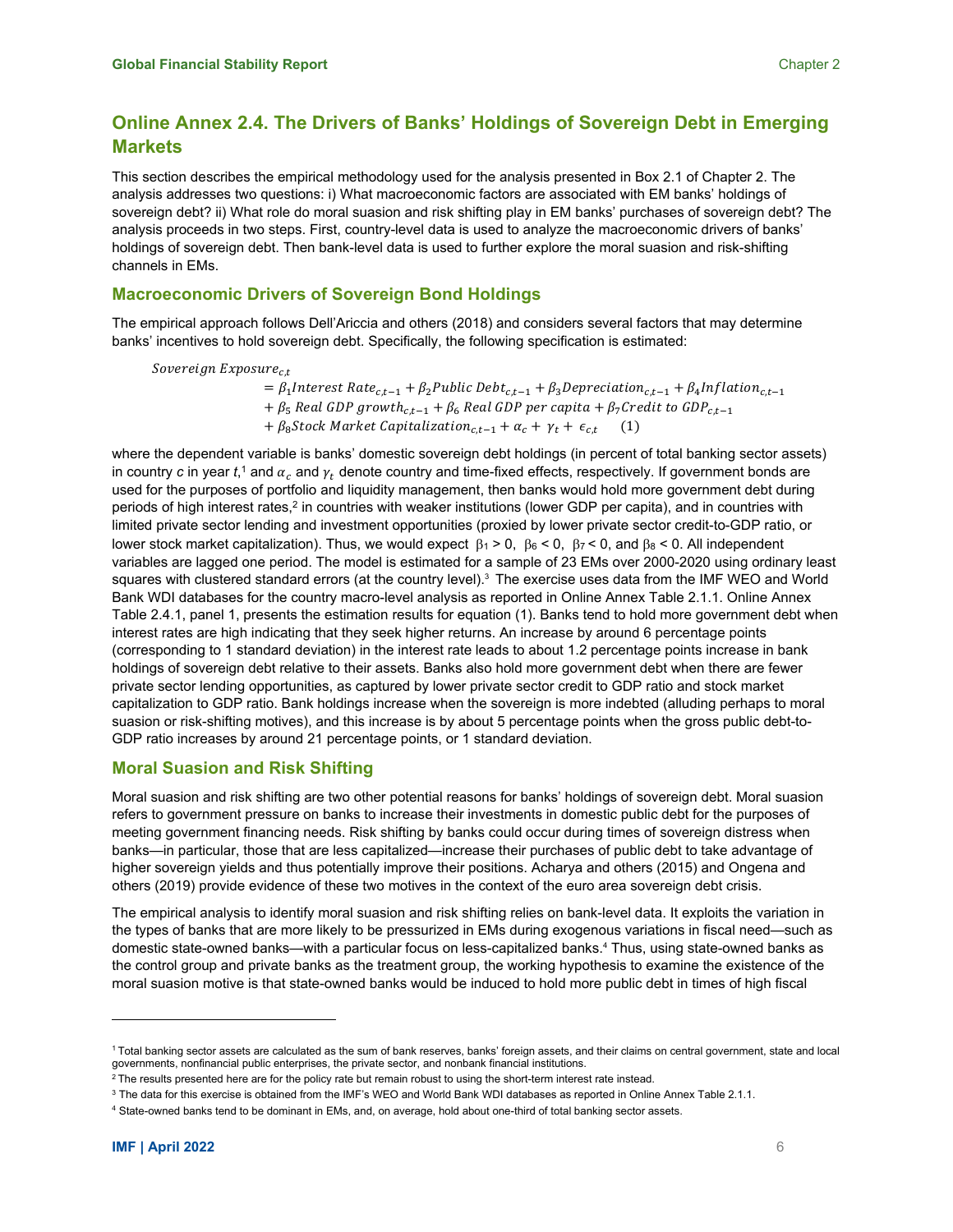The baseline empirical specification that is estimated is thus as follows:

Net Purchases<sub>i,c,t</sub> =  $\beta_1$ High Fiscal Need<sub>c,t-1</sub> × State Owned<sub>i,c,t-1</sub> +  $\beta_2$ Capital Ratio<sub>i,c,t-1</sub> × State Owned<sub>i,c,t-1</sub> +  $\beta_3$ State Owned<sub>i,c,t-1</sub> +  $\beta_5$ Capital Ratio<sub>i,c,t-1</sub> +  $\Gamma X_{i,c,t-1}$  +  $\gamma_{c,t}$  +  $\gamma_i$  +  $\varepsilon_{i,c,t}$  (2)

refinanced).5 The motive for risk shifting is examined by looking at whether state-owned banks that are less

capitalized purchase more government debt during sovereign distress but not in normal times.

where  $Net$   $Purchases_{i,c,t}$  denotes the log change in total government debt holdings of domestic bank i in country c from year t-1 to t,  $High \, Fiscal \, Need_{c.t}$  is a binary variable that equals 1 if the expected maturing debt to total public debt ratio is above the country-specific 75th percentile over the sample period,  $State\,OWned_{i.c.t}$  is a binary variable that equals 1 if a particular bank has more than 25 percent government ownership, Capital Ratio<sub>i.c.t</sub> is measured as the total equity-to-total assets ratio, and  $X_{i.c.t}$  is a vector of bank controls mainly following Dell'Ariccia and others (2018) and Ongena and others (2019) that includes deposits-to-total assets ratio, total loans-to-deposits ratio and (log of) total assets.<sup>6</sup> All independent variables are lagged one period. The baseline model includes country-time fixed effects ( $y_{c,t}$ ), which absorb any time-varying country characteristics, and bank fixed effects ( $y_i$ ), which absorb any time-invariant bank characteristics. The model is estimated for a sample of about 4,000 banks from 38 countries over 2011-2020 using ordinary least squares, and standard errors are clustered at the bank level.7

The model is estimated separately over the full sample and during periods of sovereign distress. The key coefficients of interest are  $\beta_1$  (moral suasion) and  $\beta_2$  (risk shifting). To identify the presence of moral suasion for state-owned banks, we would expect  $\beta_1$  to be larger during sovereign distress, as the government pressures state-owned banks to purchase more debt. To identify the presence of risk shifting, we would expect  $\beta_3$  to be significant only during times of sovereign distress and not over the entire sample period, suggesting that weaker banks would buy riskier debt. Sovereign distress is a dummy variable equal to 1 when the sovereign CDS is higher than 500 bps, or the S&P longterm rating for sovereign FX debt is CCC- or lower, or the government is in external or domestic default according to the Harvard Business School Global Crises Data by Country database.<sup>8</sup>

Online Annex Table 2.4.1, panel 2, presents the regression results. The first two columns report the results for the full sample, while the other two columns show the results for periods of sovereign distress. The results provide suggestive evidence of both moral suasion and risk shifting. As can be seen by the coefficient on  $High Need \times State$  Owned, state-owned bank's net purchases of domestic sovereign bonds are around 10 percentage points higher than private banks, during times of high fiscal need. During periods of high fiscal need when the sovereign is in distress, state-owned banks are more than twice as likely to purchase sovereign bonds, as their net purchases are 26 percentage points higher.

Furthermore, during times of sovereign distress the net purchases of sovereign bonds of less-capitalized state-owned banks are over 20 percentage points higher as can be seen by the coefficient on Capital Ratio  $\times$  State Owned (the capital ratio is transformed to its standard deviation in the regressions). While it is possible that EM governments put more pressure on weaker state-owned banks in general, this coefficient is significant only during episodes of sovereign distress and not over the full sample, pointing toward the existence of some risk-shifting activities by more vulnerable banks when sovereign yields spike.

Further analysis shows that moral suasion and risk shifting effects are amplified at higher levels of sovereign distress (Online Annex Figure 2.4.1).<sup>9</sup> State-owned banks' additional purchases of domestic sovereign bonds during high

 $^5$  Maturing debt is an indicator of the amount of new public debt to be issued and is a plausibly exogenous independent variable.

 $6$  The variables in the regressions are winsorized at 1 percent in both tails of the distribution to mitigate any undue effects of outliers.

 $7$  To reduce outlier bias and noise in the data, banks with total assets less than \$100,000, or banks with missing information on total assets, with government debt securities-to-total assets ratio greater than 1, loans-to-total assets ratio below 1 percent or above 100 percent, deposits-to-total assets less than 1 percent, and negative total equity or Tier 1 capital, are excluded from the sample. Further, to be included in the dataset, banks are required to have data for at least 5 consecutive years.

<sup>&</sup>lt;sup>8</sup> Based on data availability, the final model includes 38 countries in normal times and 8 countries during times of sovereign distress. Maturing debt is available from 2011 onward, leading to a regression sample period of 2011-2020. Note also that the dataset does not allow to split sovereign bonds into domestic versus foreign bonds, or by currency. Therefore, it is not possible to analyze the relative attractiveness of foreign versus domestic bonds or the relative attractiveness of investing in foreign currency denominated bonds. While using the overall exposure to government in the analysis corresponds to assuming a strong home bias, the existence of a strong home bias has been reported in previous empirical literature (see, for example, Dell'Ariccia and others, 2016) and the share of foreign banks in government debt holdings is also generally low in EMs (Online Annex Figure 2.2.1, panel 2), such an assumption should not imply any loss of generality in the interpretation of the results.

<sup>&</sup>lt;sup>9</sup> To analyze the non-linear effects of sovereign distress, equation (2) is estimated for different levels of sovereign distress.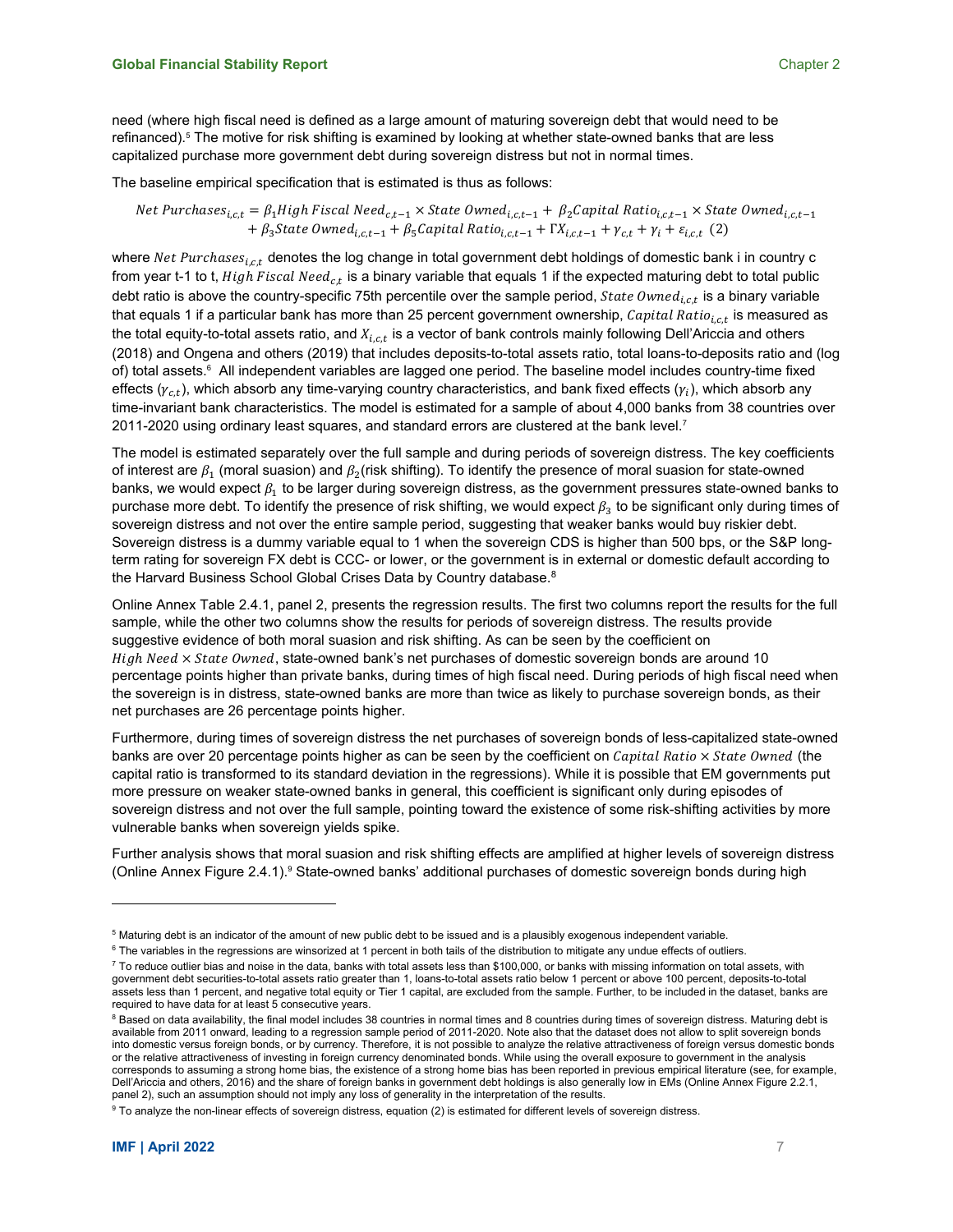fiscal need periods almost double from 26 to 50 percentage points when the sovereign CDS threshold increases from 500 bps to 1000 bps. Less-capitalized state-owned banks' additional purchases increase by over 1.5 times to around 40 percentage points when the threshold sovereign CDS increases from 500 bps to 1000 bps.



Note: The figures summarize results from bank panel regressions with fixed effects. The dependent variable is net puchases of soveriegn debt (log change in bank's sovereign bank holdings). The line for "moral suasion"corresponds to the effect for state-owned banks during episodes of high fiscal need, or when expected maturing debt as a share of total debt is above the 75th percentile for the sample period. The line for "risk shifting" correspondongs to the effect for state-owned banks that have a capital ratio which is standard deviation below the mean. Sovereign distress is a dummy variable equal to 1 when the sovereign CDS is higher than a threshold (300 bpts, 400 bpts, ..., or 1000 bpts), or S&P long-term rating for sovereign FX debt is CCC- or lower, or the government is in external/domestic default according to the Harvard Business School Global Crises Data by Country; 0 otherwise. All regressions include bank controls and bank and country-year fixed effects. Standard errors are clustered at the bank level. Bands indicate 90% confidence intervals.

#### **Online Annex Table 2.4.1. Regression Results for the Drivers of Bank's Sovereign Debt Holdings 1. Macroeconomic drivers of banks' sovereign exposure 2. Moral suasion and risk-shifting motives**

|                                           |                      |                                | <u>star ouuoion unu rion onnumg mourco</u> |                   |                   |                       | Bank-level (sovereign |  |
|-------------------------------------------|----------------------|--------------------------------|--------------------------------------------|-------------------|-------------------|-----------------------|-----------------------|--|
| Sample                                    |                      | Cross-country                  |                                            |                   | Bank-level (full) |                       | stress)               |  |
| Policy rate                               | $0.24***$<br>(0.10)  | $0.20*$<br>(0.10)              | State Owned                                | 10.06<br>(7.10)   | 9.99<br>(6.85)    | 26.80***<br>(8.85)    | 25.88*<br>(14.20)     |  |
| Gross public debt, % of GDP               | $0.24***$<br>(0.03)  | $0.25***$<br>(0.03)            | High Need x State Owned                    | $9.81*$<br>(5.85) | $9.88*$<br>(5.85) | 26.34*<br>(14.02)     | 25.75*<br>(13.09)     |  |
| Change in NER (LC/USD)                    | $-0.04**$<br>(0.02)  | $-0.02$<br>(0.02)              | Capital Ratio x State Owned                | $-6.63$<br>(5.45) | $-4.95$<br>(5.34) | $-21.64***$<br>(8.21) | $-24.28***$<br>(8.93) |  |
| CPI inflation (eop)                       | $-0.17***$<br>(0.06) | $-0.24***$<br>(0.10)           | Capital Ratio                              | 8.92***<br>(2.55) | $5.31*$<br>(2.72) | 17.80**<br>(7.53)     | 4.35<br>(7.73)        |  |
| Real GDP per capita                       | $-0.62***$<br>(0.14) | $-0.64***$<br>(0.14)           | Deposits/Assets                            |                   | $-0.11$<br>(0.22) |                       | 0.14<br>(0.54)        |  |
| Real GDP growth                           | $-0.07$<br>(0.07)    | $-0.16*$<br>(0.09)             | Loans/Deposits                             |                   | 0.03<br>(0.02)    |                       | $-0.02$<br>(0.07)     |  |
| Private sector credit, % of<br><b>GDP</b> |                      | $-0.11***$                     | <b>Total Assets</b>                        |                   | $-14.29**$        |                       | $-92.33***$           |  |
| Stock market cap, % of GDP                |                      | (0.02)<br>$-0.03***$<br>(0.02) |                                            |                   | (5.73)            |                       | (17.65)               |  |
| Country FE                                | Yes                  | Yes                            | Bank FE                                    | Yes               | Yes               | Yes                   | Yes                   |  |
| Year FE                                   | Yes                  | Yes                            | Country FE x Year FE                       | Yes               | Yes               | Yes                   | Yes                   |  |
| <b>Observations</b>                       | 391                  | 359                            | Observations                               | 4,087             | 4,087             | 529                   | 529                   |  |
| R-squared                                 | 0.85                 | 0.87                           | R-squared                                  | 0.28              | 0.28              | 0.31                  | 0.35                  |  |
| No. of countries                          | 23                   | 21                             | Number of banks                            | 665               | 665               | 111                   | 111                   |  |
|                                           |                      |                                | Number of countries                        | 38                | 38                | 8                     | 8                     |  |

Sources: Bloomberg Finance L.P.; Fitch Connect; IHS Markit; IMF, Monetary and Financial Statistics and World Economic Outlook databases; Standard & Poor's Capital IQ; and IMF staff calculations.

Note: Panel 1 presents regression results from cross-country panel regressions based on a sample period from 2000-20. The dependent variable is bank holdings of sovereign debt as a fraction of total banking sector assets. All independent variables are lagged. Standard errors clustered at the country level, and country and year fixed effects, are included in all specifications. Panel 2 presents presents results from bank-level panel regressions based on a sample period from 2011-20. The dependent variable is bank net purchases of soveriegn debt, measured as the log change in bank holdings. Sovereign distress is a dummy variable equal to 1 when the sovereign CDS is higher than 500 bpts, or S&P longterm rating for sovereign FX debt is CCC- or lower, or the government is in external/domestic default according to the Harvard Business School Global Crises Data by Country; 0 otherwise. The capital ratio is reported in terms of its standard deviation. All independent variables are lagged and all regressions include bank and country-year fixed effects. Standard errors are clustered at the bank level.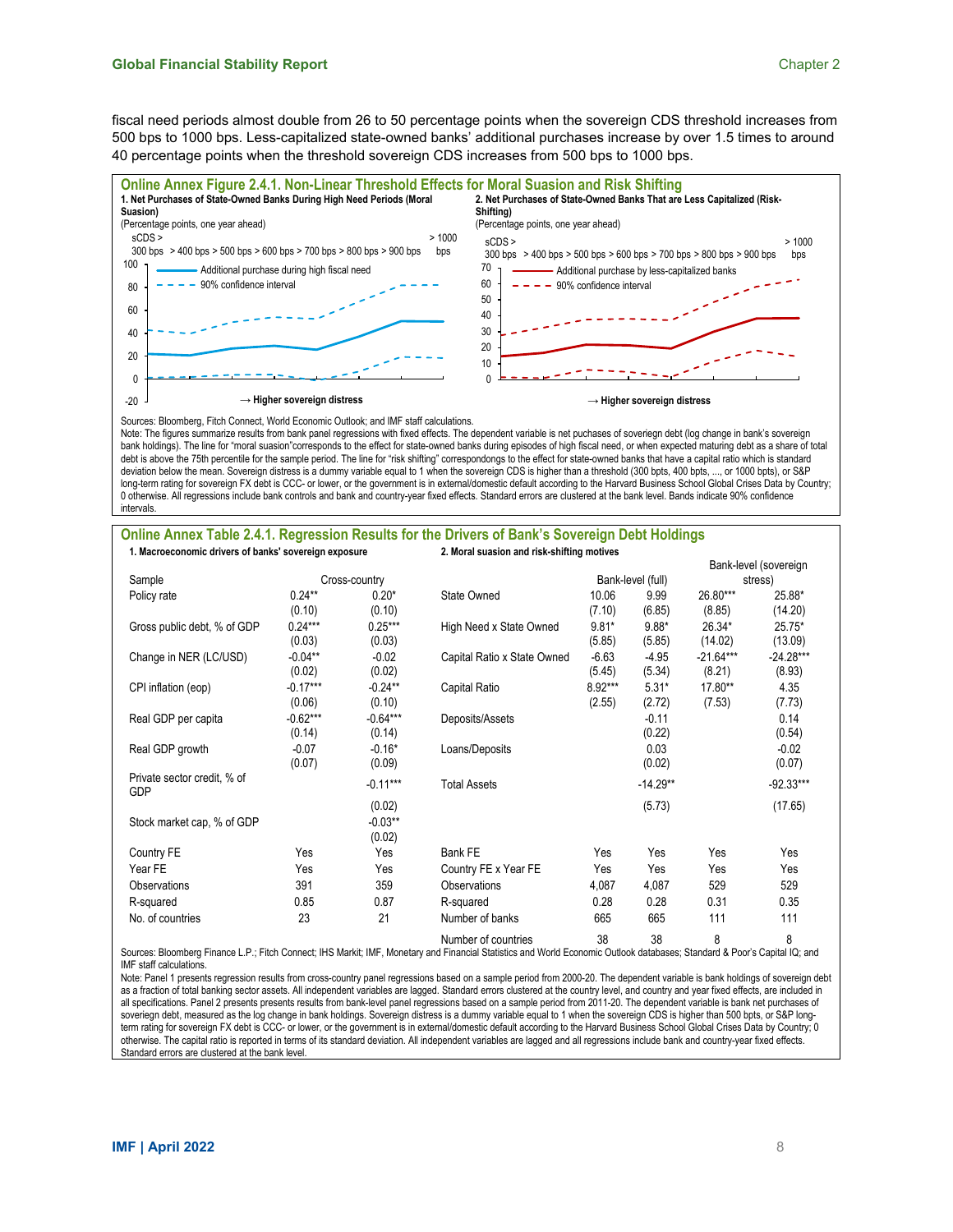## **Online Annex 2.5. Measuring the Strength of the Nexus**

This section describes the estimation methodology and data used to quantify the overall strength of the nexus in emerging markets (EMs). The exercise is conducted in two steps: first, country-specific SVAR models are estimated to gauge the size of the risk transmission between the sovereign, banking, and corporate sectors. Next, a panel analysis is performed to assess the impact of differences in fiscal and financial vulnerabilities on the strengthen of the nexus in the face of an adverse shock such as a tightening in global financial conditions.

## **SVAR Analysis**

For each country in the sample, a SVAR analysis is performed to estimate the impact of the sovereign, banking, and corporate sectors on each other:

$$
Ay_t = \tilde{a} + \tilde{A}_1 y_{t-1} + \dots + \tilde{A}_p y_{t-p} + \tilde{I}_0 x_t + \dots + \tilde{I}_q x_{t-q} + \epsilon_t \tag{1}
$$

where *t* indicates time,  $y_t$  is a vector of endogenous variables including sovereign risk, bank credit risk, non-financial corporate risk, term spread and equity prices. The matrix  $x_t$  is a vector of exogenous variables, including a measure of global financial conditions (or U.S. monetary policy shocks) and the return on a trade-weighted dollar index.  $\tilde A_j,\tilde\Gamma_j$ are coefficient matrices with  $j = 1, ..., p$  and  $\epsilon_t$  is a vector of structural shocks with a diagonal variance matrix  $\Sigma_\epsilon = E\left(\epsilon_t \epsilon'_{t}\right)$ . The matrix, A, contains the contemporaneous effects of structural shocks on the endogenous variables and allows to track the strength of bilateral linkages between the sovereign, bank, and corporate sectors.

The sovereign, bank and corporate credit risks are captured by the expected default frequency (EDF) for each sector. The model controls for exogenous factors to capture global financial conditions, such as VIX or a common component estimated from changes in asset prices across a large sample of global stock markets. To account for non-stationarity of the data, the model is estimated in the first differences of EDF. For stock indices, the log difference is used.

To identify structural shocks to the endogenous variables, the analysis exploits the heteroskedasticity in the data following Rigobon (2003). This identification strategy relies on the fact that changes in the volatility of structural shocks contain additional information on the relationship between the endogenous variables. Thus, a period of large bank risk shocks, for example, contains more information about the response of sovereign risk to bank risk as the covariance between the two types of risks increases. Thus, bank risk shocks can be used as a "probabilistic instrument" to trace out the response of sovereign risk.

### **Identification Strategy**

To estimate the structural parameters, we pre-multiply equation (1) by  $A^{-1}$  and define  $c\equiv\,A^{-1}\tilde c$ ,  $A_i\equiv A^{-1}\tilde A_i$ ,  $\tilde\Gamma_j\equiv$  $A^{-1}\tilde{\Gamma}_j$  , which yields:

$$
y_t = c + A_1 y_{t-1} + \dots + A_p y_{t-p} + \Gamma_0 x_t + \dots + \Gamma_q x_{t-q} + u_t \quad (2)
$$

Here,  $u_t$  is a vector of reduced-form residuals. It is related to the structural shocks according to  $u_t = A^{-1} \epsilon_t$ . The matrices  $c, A_i, I_i$  and  $\Sigma_u$  of model (2) can be estimated consistently by ordinary least squares. To recover the structural parameters, the impact matrix is first estimated from (1) and (2),  $\sum_u = A^{-1}\sum_e (A^{-1})'$ . In this system, the number of unknowns is larger than the number of independent equations. As additional information, the heteroskedasticity in the data is exploited.

Identification relies on a few relevant assumptions. First, the different types of structural shocks are uncorrelated. Second, the structural shocks are uncorrelated over time. Third, the ratio of the shock variances changes significantly across regimes. Fourth, A is constant across regimes.

The first assumption is common in structural vector autoregressions. Moreover, it is likely to hold in this setup as common effects are controlled for through exogenous variables which can affect the endogenous variables simultaneously. To make the second assumption likely to hold, three lags of the endogenous variables are included. The relatively large number of lags ensures that the reduced-form residuals do not suffer from autocorrelation.<sup>1</sup>

The third assumption can be tested after estimation by formally evaluating the inferred relative changes in volatility. While theoretically two regimes can be enough for identification, in practice larger systems tend to require more

 $1$  For all variables except stock returns, Portmanteau tests for lags 1 to 5 do not reject the null hypothesis of no autocorrelation at the 10 percent level.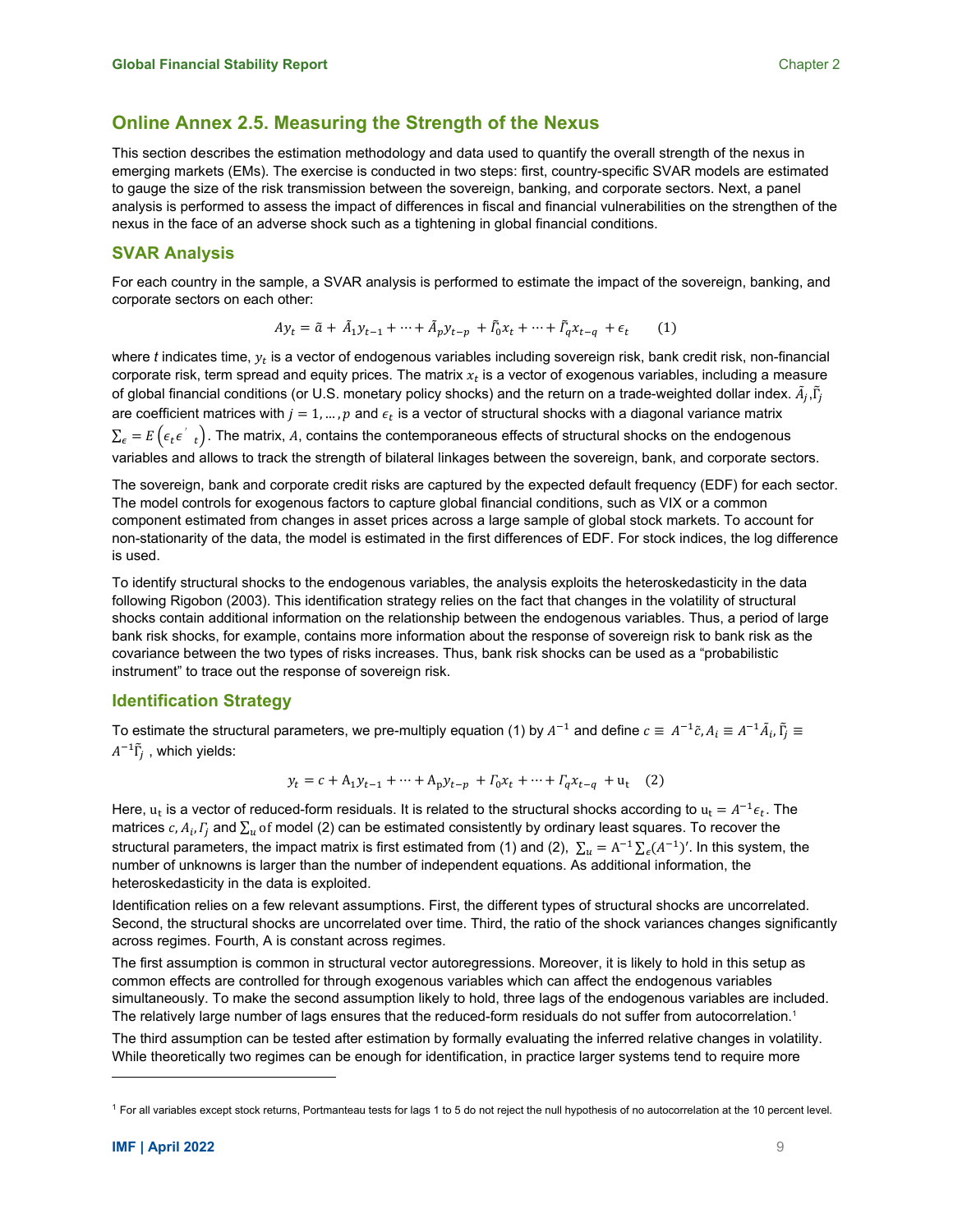regimes as there are more shocks to be disentangled. More regimes enhance the likelihood of finding a regime for each shock where that shock changes significantly in volatility vis-à-vis the other shocks. For this reason, five volatility regimes are used in the estimations. While four regimes are sufficient for identification, having one additional regime has the advantage that the fourth identifying assumption, the constancy of A, becomes overidentifying.<sup>2</sup> Classification of the regimes follows the approach described in Rigobon and Sack (2003). For each equation, residuals are classified into a high volatility regime when the 8-day rolling standard deviation of a given residual exceeds a threshold of 1, and those of the others do not (see Online Annex Table 2.5.1).

| Country    | ∆ Sovereign<br><b>EDF</b> | ∆ Bank<br><b>EDF</b> | ∆ NFCs<br><b>EDF</b> | Term<br>spread | $\Delta$ equity<br>prices | No volatility<br>change |
|------------|---------------------------|----------------------|----------------------|----------------|---------------------------|-------------------------|
| <b>ARG</b> | 22                        | 99                   | 75                   | 0              | 146                       | 2,814                   |
| <b>BRA</b> | 67                        | 136                  | 230                  | 0              | 294                       | 2,957                   |
| <b>CHL</b> | 55                        | 62                   | 27                   | 0              | 328                       | 2,368                   |
| <b>CHN</b> | 13                        | 10                   | 13                   | 0              | 32                        | 4,019                   |
| COL        | 81                        | 20                   | 24                   | 64             | 65                        | 3,275                   |
| <b>IDN</b> | 7                         | 136                  | 24                   | 83             | 42                        | 3,829                   |
| <b>IND</b> | 5                         | 70                   | 21                   | 87             | 87                        | 2,789                   |
| <b>MYS</b> | 22                        | 40                   | 53                   | 11             | 14                        | 3,579                   |
| <b>PER</b> | 56                        | 8                    | 49                   | 72             | 52                        | 3,883                   |
| PHL        | 36                        | 78                   | 24                   | 138            | 86                        | 3,759                   |
| <b>POL</b> | 23                        | 164                  | 87                   | 224            | 179                       | 3,445                   |
| <b>RUS</b> | 0                         | 192                  | 113                  | 143            | 122                       | 3,318                   |
| <b>THA</b> | 38                        | 77                   | 5                    | 0              | 465                       | 3,536                   |
| <b>TUR</b> | 55                        | 53                   | 223                  | 15             | 64                        | 3,712                   |
| ZAF        | 0                         | 65                   | 54                   | 365            | 243                       | 3,395                   |

#### **Online Annex Table 2.5.1. Days With Changes in the Volatility Regimes**

Sources: Datastream, Haver, Moody's; Datastream; and IMF staff calculations.

Note: columns in the table report the number of days with unique changes in volatility for each endogenous variables described in the baseline model. The classification of the regimes follows the approach described in Rigobon and Sack (2003). Country labels use International Organization for Standardization (ISO) country codes. EDF = expected default frequency.

For robustness, the main results of the analysis are tested against the use of a different number of volatility regimes (four instead of five) and different lag structures (from two to five lags of the endogenous variables). Results remain broadly consistent. Note thus that the identification through heteroskedasticity yields consistent estimates even if the regimes are misspecified (see Rigobon, 2003).

## **Effect of a Shock on Global Financial Conditions**

To examine the effect of global financial shocks and their potential amplification through fiscal and financial vulnerabilities, the following model is estimated on panel data using a panel local projection methodology: $^3$ 

$$
y_{c,t+h} = \widetilde{a_h} + \widetilde{A}_{1,h} y_{c,t-1} + \cdots + \widetilde{A}_{p,h} y_{c,t-p} + \widetilde{\lambda}_{0,h} G F C_{t-q} \times \text{Vulnerability}_{c,t-q} + \cdots + \widetilde{\lambda}_{q,h} G F C_{t-q} \times \text{Vulnerability}_{c,t-q} + \widetilde{\gamma}_{0,h} \text{Vulnerability}_{c,t-1} + \cdots + \widetilde{\gamma}_{q,h} \text{Vulnerability}_{c,t-q} + \widetilde{L}_{0,h} x_t + \cdots + \widetilde{L}_{q,h} x_{t-q} + \epsilon_{c,t,h} \tag{3}
$$

where  $y_{c,t+h}$  is the projection of endogenous variables at different time horizons *h*; *c* is a country;  $x_{t-a}$  refers to a vector of exogenous factors as described in the previous section and including an index of global financial conditions (GFC). Vulnerability $_{c.t-a}$  indicates a pre-shock financial or fiscal vulnerability such as a high public debt-to-GDP ratio or high banks' government bond holdings-to-total assets. A high level of vulnerability corresponds to a value of the

<sup>&</sup>lt;sup>2</sup> Two prominent alternative identification strategies in principle could be used. First, we could use zero restrictions on A, arguing for delayed responses of some endogenous variables to others. This seems too restrictive, however, as financial markets are likely to respond to each other in nearly continuous time. Second, we could use sign restrictions. They allow for contemporaneous effects among all variables. However, neither theory nor empirical evidence gives unambiguous predictions for the signs of several key parameters and it is the aim of the exercise to determine the signs empirically.

<sup>&</sup>lt;sup>3</sup> This model is estimated using data at a quarterly frequency to maintain consistency between the observable frequency of the macroeconomic and financial variables.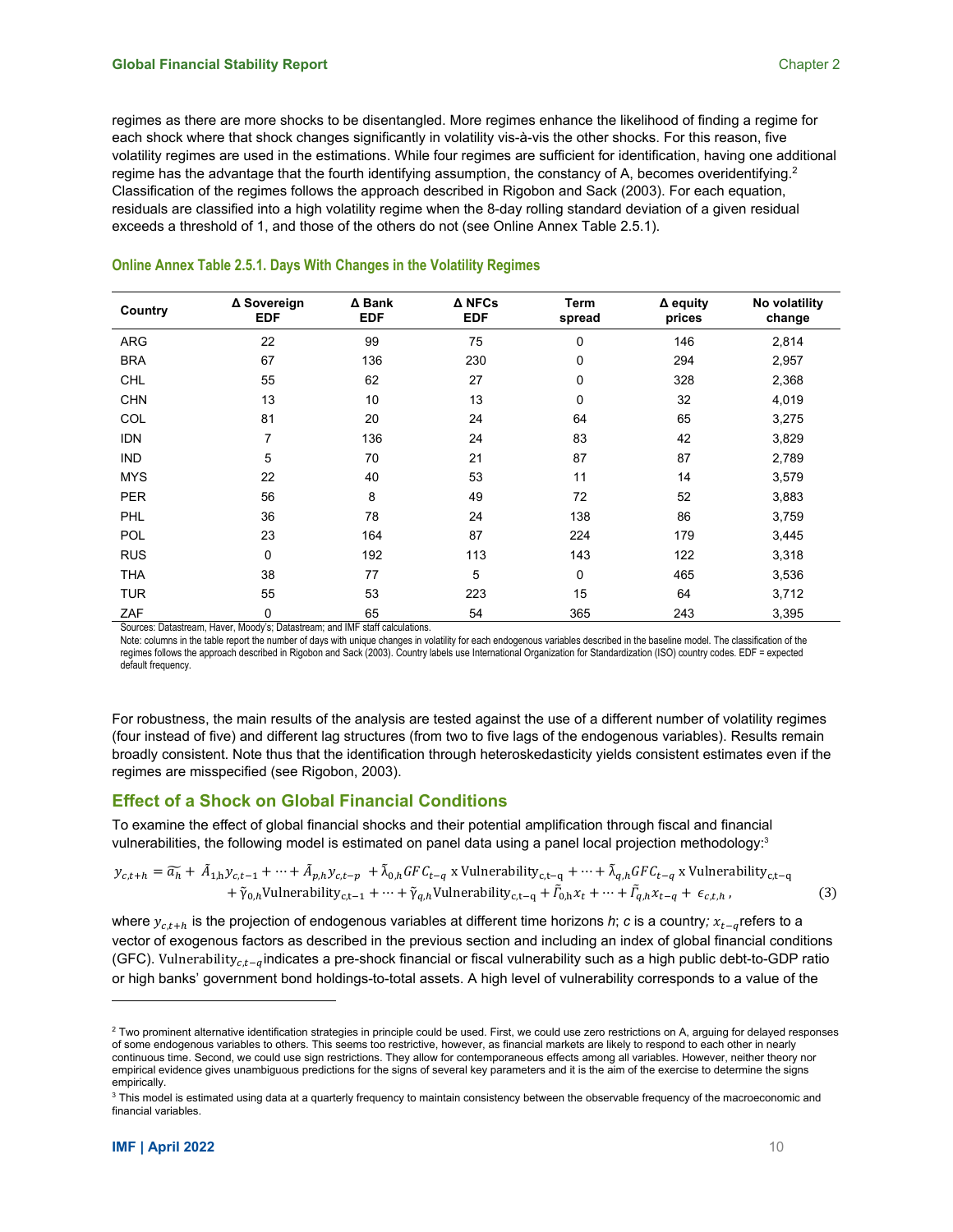metric one standard deviation above the average of the sample distribution. Results from this model are shown in Figure 2.9 of Chapter 2.

The Online Annex Figure 2.5.1 shows the average effect of a global financial condition shock (proxied by a global financial conditions index<sup>4</sup> and the VIX index) as computed from the baseline model without interaction effects. The results show that, following a tightening in global financial conditions, banks and corporates are the most affected. For example, a tightening in global financial conditions corresponding to half of the magnitude observed during the March 2020 financial market turmoil is associated with, on average, a 0.4 percentage point increase in corporate default risk.<sup>5</sup> Furthermore, the effect is persistent, lasting at least four quarters after the shock.<sup>6</sup>



#### **Data**

The SVAR analysis uses daily data for 15 major EMs over 2006-2020, while the panel model is estimated using quarterly data from 2006 to 2020. See Online Annex 2.1.1 for data sources**.** The EDF for sovereigns is CDS-implied**,** while for the banking and corporate sectors, it is computed as a simple average of the EDFs for individual banks and nonfinancial corporations, respectively, in a given country. The sample for this analysis comprises Argentina, Brazil, Chile, China, Colombia, India, Indonesia, Malaysia, Peru, Philippines, Poland, South Africa, Thailand, Turkey, and Russia.

<sup>&</sup>lt;sup>4</sup> See Annex 3.2 of the October 2017 Global Financial Stability Report;

<sup>&</sup>lt;sup>5</sup> The effect of a tightening in global financial conditions on sovereign EDF is statistically and economically significant. For instance, the median

sovereign edf is equal to 0.1 percent. The effect of a tightening in global financial conditions on one quarter ahead sovereign edf is thus more than half of the median value of the sovereign EDF.

 $6$  These results are broadly robust to using a different number of volatility regimes and lag structures.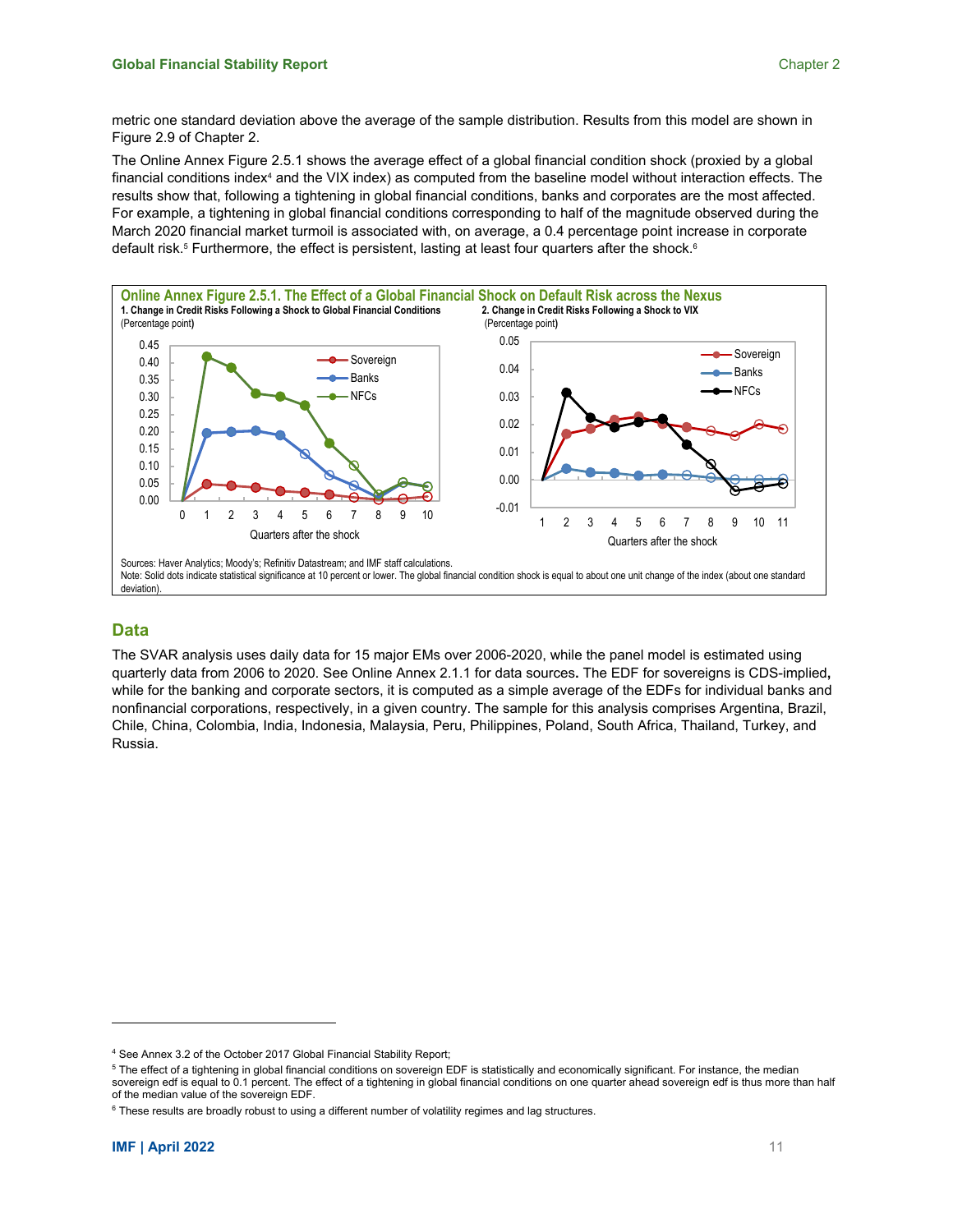## **Online Annex 2.6. Exposure Channel Analysis**

Banks hold significant amount of sovereign debt**,** exposing them to fluctuations in sovereign creditworthiness.1 To identify the effect of sovereign distress on banks' default risk, equity, and lending, cross-sectional variation in banks' holdings of government debt is exploited, following the extant literature (e.g., Acharya and Steffen 2015; Bofondi *et al.* 2017; Acharya *et al.* 2018; Gennaioli *et al.*, 2018).

## **Empirical Methodology**

The estimated baseline empirical model is as follows:

 $Y_{i,c,t} = \beta_1$ Sovereign exposure $_{i,c,t-1} \times$  Sovereign Distress<sub>c,t</sub> +  $\beta_2$ Sovereign exposure<sub>i,c,t-1</sub>  $\times$  Sovereign Distress<sub>c,t</sub>  $\times$  Capital Ratio<sub>i,c,t-1</sub>  $+\beta_3$ Sovereign exposure<sub>i.c.t-1</sub> +  $\beta_4$ Sovereign exposure<sub>i.c.t-1</sub>  $\times$  Capital Ratio<sub>i.c.t-1</sub>

+  $\beta_5$ Sovereign Distress<sub>c,t</sub> × Capital Ratio<sub>i,c,t-1</sub> +  $\Gamma X_{i,c,t-1} + \gamma_{c,t} + \gamma_i + \varepsilon_{i,c,t}$  (1)

where  $Y_{i,c,t}$  alternatively reflects (i) change in bank's expected default frequency (EDF); (ii) change in pre-tax profits divided by lagged total equity; (iii) log change in total equity; (iv) change in total gross loans-to-total assets ratio; (v) log change in total gross loans; (vi) log change in total government debt holdings, of domestic bank *i* in country *c* from end-of-year *t-1* to end-of-year *t*.

Sovereign exposure<sub>i,c,t-1</sub> is total government bond holdings divided by total assets in  $t$ -1 (year-end). Sovereign Distress<sub>c,t</sub> is an indicator variable equal to one if the sovereign is in distress in year *t* (or *t-1* for robustness). Specifically, it is equal to one if the sovereign CDS premium exceeds 500 bps (at least once on a monthly average basis during year *t*), or is in outright default (based on Harvard Business School Global Crises Data by Country or S&P rating of long-term foreign-currency debt of CCC- or lower); and zero otherwise. To explore possible non-linearities in the impact of sovereign stress, we consider more severe stress episodes, such as a higher threshold for CDS spreads (up to 1000 bps; as in Pescatori and Sy, 2007), as well as less severe episodes (based on a lower threshold for CDS spreads).<sup>2</sup>

Capital Ratio<sub>i.c.t</sub>-1 is defined as total equity-to-total assets ratio in *t-1* (year-end).  $X_{i,c,t-1}$  denotes bank-level control variables—lagged by one year—such as size (log of total assets), liquidity (non-cash assets-to-total assets ratio), profitability (return on assets), exposure to central bank-to-total assets, interbank balances (interest-earning balances with central and other banks-to-total assets), and loans outstanding-to-total assets. As in Gennaioli et al. (2018), (lagged) loans-to-total assets ratio in interaction with the sovereign stress variable is also included.

The model includes country-year fixed effects  $(y<sub>ct</sub>)$  which absorb any time-varying country characteristics (potentially also controlling aggregate demand-side effects) and global factors (e.g., global risk aversion or foreign interest rates), and bank fixed effects  $(y_i)$  absorbing any time-invariant bank characteristics. The model is estimated using ordinary least squares, and standard errors are clustered at the bank level.

## **Empirical Results**

The key hypotheses are that banks with higher holdings of sovereign debt experience worse outcomes following a sovereign distress, and that banks with lower capital ratios face amplified effects. Effects of higher government exposures are estimated at the mean capital ratio and compared with banks with one standard deviation lower capital ratio than the mean. The analysis focuses on the immediate impact of sovereign distress, that is, the effect of a sovereign distress on bank outcome variables up to one year, to limit the potential bias through other competing factors that could potentially affect bank performance following sovereign distress events. The results are also qualitatively robust to studying alternative bank capital ratios, e.g., Common Equity Tier 1 capital ratio (though this significantly reduces the sample size). The results are presented in Online Annex Figure 2.6.1 and discussed below.

<sup>1</sup> A sovereign distress, for instance, could have a direct and immediate adverse impact on their income through mark-to-market valuation losses on those holdings. Banks' exposure to sovereign arises from various other channels, including through loans to or receivables from the government, government guarantees, or more broadly, indirect macroeconomic effects driven by exchange rate movements or changes in aggregate demand conditions (Acharya *et al.* 2018; Dell'Ariccia *et al.*, 2018; Gennaioli *et al.*, 2018; Feyen and Zuccardi (2019); and references therein).

 $^2$  Non-linear effects may be driven by the non-linearity in sovereign bond price dynamics, as noted by Gennaioli et al. (2018), likely due to psychological factors (Pescatori and Sy, 2009) and change in marginal investors as sovereign distress increases.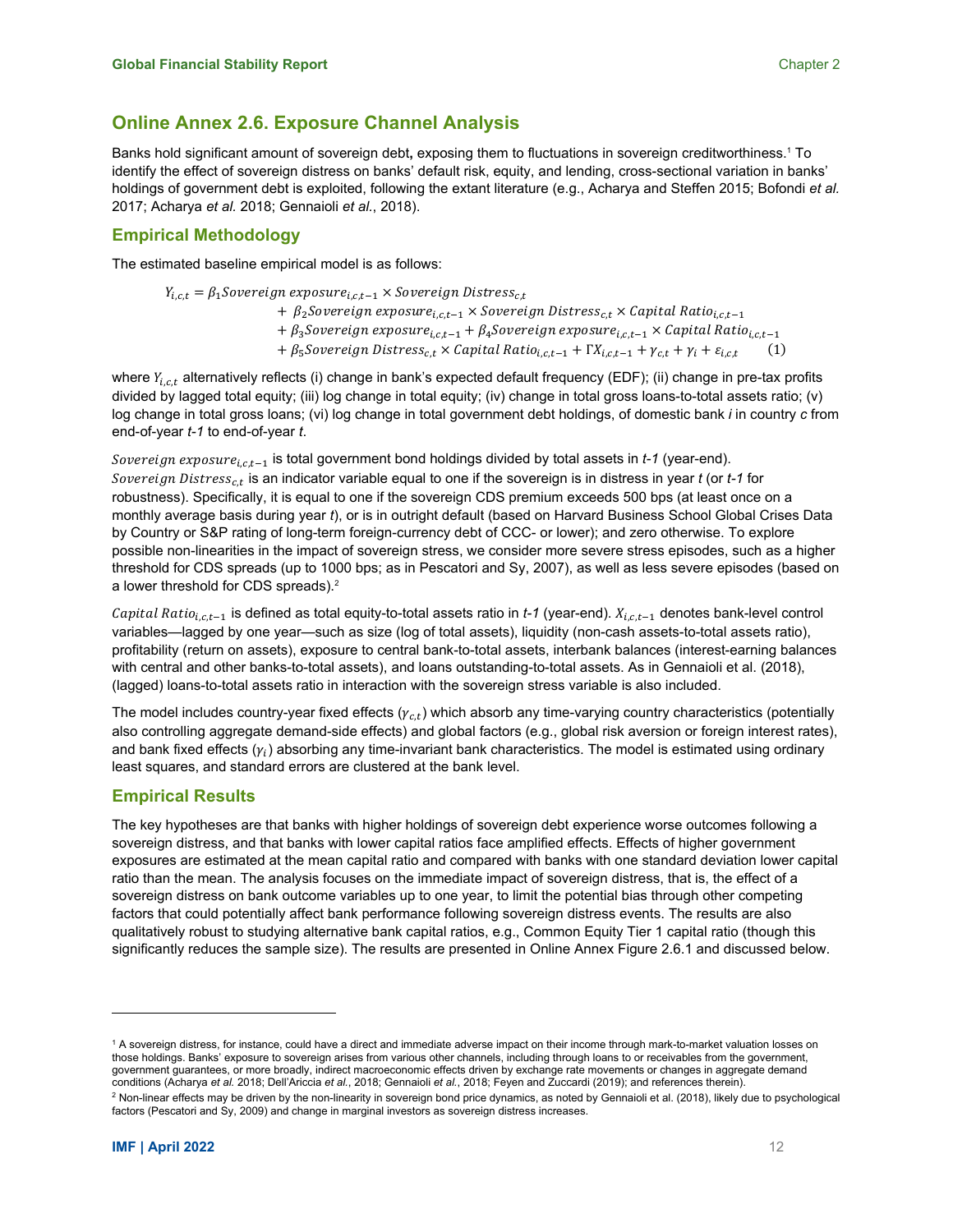**Bank expected default frequency (EDF) (panel 1).** Banks with ex-ante higher sovereign bond holdings experience a significantly higher increase in EDF following sovereign distress. Quantitatively, an ex-ante 10-percentage-points higher government debt holdings-to-total assets ratio (about 1 standard deviation higher holdings) relative to average bank holdings implies a greater than 0.4 percentage points increase in EDF when sovereign CDS premium is above 500 bps, with twice larger effects for less capitalized banks. For more severe sovereign distress events (higher thresholds for CDS spreads), the results are more robust, especially for less capitalized banks. $^3$ 

**Bank profits (panel 2).** Higher bank EDF would transmit into higher borrowing spreads. Together with mark-tomarket losses due to government debt holdings, banks with higher holdings would likely experience lower profits following sovereign distress. Panel 2 confirms this intuition, with the differential effect is driven by banks' government bond holdings being statistically significant for more severe sovereign stress events. Quantitatively, banks with exante 10-percentage-points-higher government debt holdings-to-total assets ratio experience 5.5 percentage points decline in profits-to-lagged equity ratio following a severe sovereign distress (sovereign CDS premium above 1000 bps), with stronger effects for less capitalized banks (8.5 percentage points, close to ½ standard deviation of profit-toequity ratio).



Sources: Bloomberg Finance L.P.; Fitch Connect; IMF, World Economic Outlook database; IHS Markit; Standard & Poor's Capital IQ; and IMF staff calculations. Note: The dependent variables change in EDF (panel 1), change in pre-tax profits-to-lagged equity (panel 2), log change in equity (panels 3), change in total loans-to-total assets ratio (panel 4), log change in total loans (panel 5), and log change in total government debt holdings (panel 6). Balance-sheet variables and expected default frequency are based on year-end data. The average effect is evaluated at the mean capital ratio (and given 10 percentage points higher bank sovereign exposure, which is close to one-standard deviation in the sample (11 percent)). The effect for "less capitalized" banks correspond to the effect at the capital ratio one standard deviation below the mean. The fiscal shock is a dummy variable equal to 1 when sovereign CDS is higher than a threshold (300 bps, 400 bps, ..., or 1000 bps) within a given year, or S&P long-term rating for sovereign FX debt is CCC- or lower, or the government is in external/domestic default according to the Harvard Business School Global Crises Data by Country; 0 otherwise. All regressions include bank controls to capture size (log of bank total assets), liquidity (non-cash assets to total assets), profitability (return on assets), exposure to central bank-to-total assets ratio and interbank balances-to-total assets ratio. All regressions include bank and country-year fixed effects. Standard errors are double clustered at the bank level. Filled markers denote statistical significance at 10% or lower. EDF = expected default frequency.

**Bank equity (panel 3).** Intuitively, lower profits could transmit into losses in equity. This is a key step to verify the balance-sheet-hit channel, as loss in equity would likely translate into lower risk-taking capacity and lending. Panel 3 confirms this intuition. Different from the main text of the chapter (which reports results for the change in equity divided by lagged total assets), here results are reported in percent change in total equity. The results show that banks with 10-percentage-points higher government debt holdings experience about 6 percent decline in equity

 $3$  The data for this exercise is based on a more limited sample of mostly larger banks (118 banks) compared to that in the other exercises in this section (525 banks).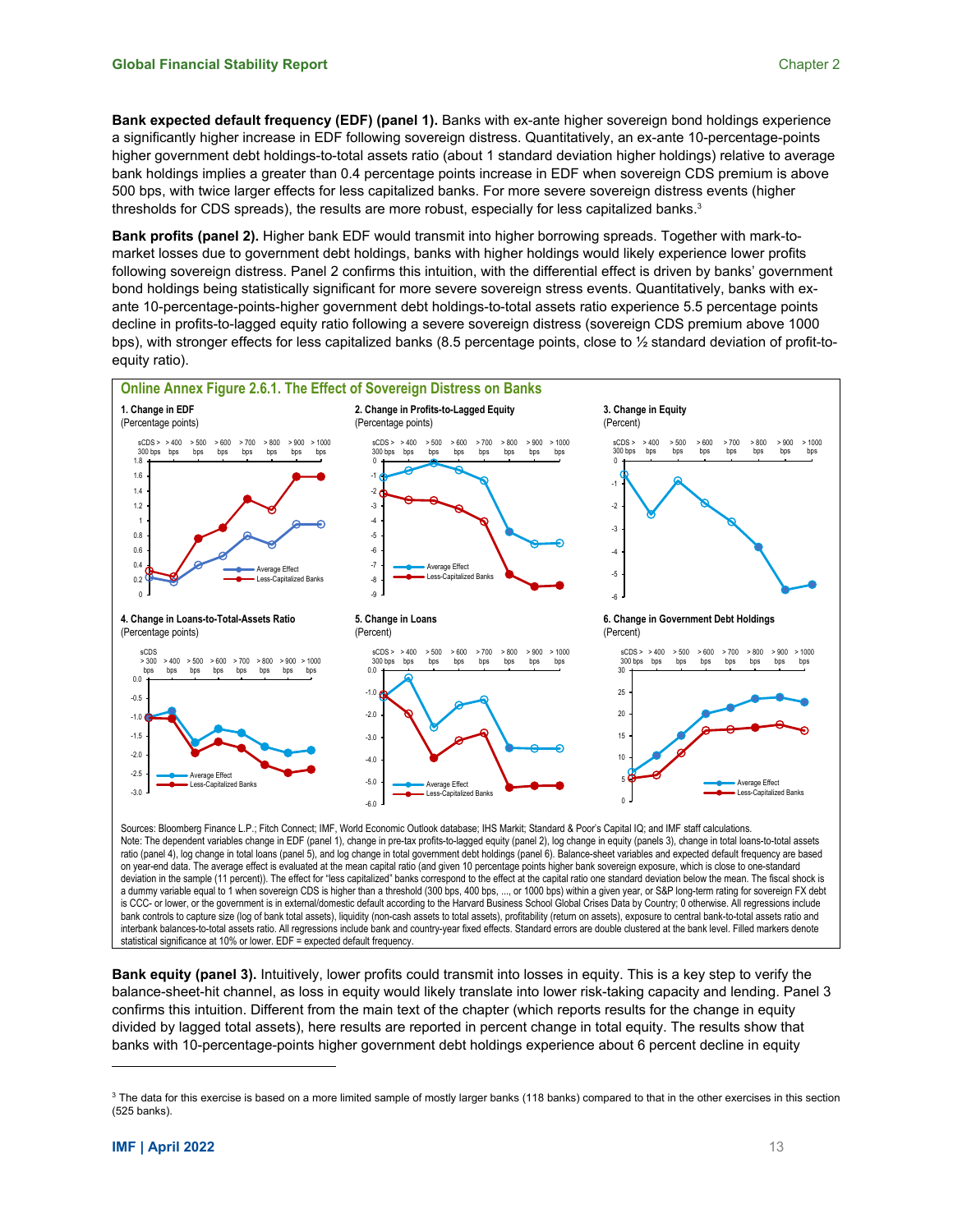following a severe sovereign distress (premium above 1000 bps).<sup>4</sup> The estimated decline in equity reported here is close to balance-sheet-hit-driven equity losses observed during the euro area sovereign debt crisis (Acharya and others, 2018).

**Bank total loan growth (panels 4 and 5).** The results show that banks with ex-ante 10-percentage-point higher government debt holdings have 2.5 percentage-points-lower loans-to-total assets ratio (about 1/3 of a standard deviation). In line with the above findings, the results are stronger for less capitalized banks (4 percentage points) and for more severe distress episodes. There is also a 3.5 to 5 percent decline in total loan growth (for average and lesscapitalized banks, respectively) during severe sovereign distress events (which is close to the magnitude observed for domestic banks in Italy during the European sovereign debt crisis (6 percent), as reported by, e.g., Bofondi *et al.* (2019).

**Bank government debt holdings (panel 6).** The result also shows that banks with ex-ante higher government debt holdings increase their holdings even more during sovereign distress times (especially after when sovereign CDS premium raises above 600 bps). This potentially reflects moral suasion, as during distressed times, governments face the greatest challenges in re-financing their debt, and given likely lower demand by international investors, it is most likely that domestic players are taking a greater role in the market during such times (see also Acharya *et al.,* 2018; Ongena *et al.,* 2019). The increase in government debt holdings is mostly similar (if anything, lower) for less capitalized banks, implying no strong evidence for risk-shifting, i.e., weakly capitalized banks' greater tendency to

increase government debt holdings during those times to earn higher yields (see also Online Annex 2.4).

**International reserves adequacy.** External vulnerabilities also matter for the strength of shock transmission through the exposure channel in EMs. The adverse effects of sovereign stress on banks through their holdings of public debt are in general stronger in countries with lower international reserves adequacy (Online Annex Figure 2.6.2). A 10-percentage-point higher share of government debt holdings in banks domiciled in countries with low reserve adequacy leads to a nearly 5.5 percent additional decline in bank equity in the aftermath of a severe sovereign distress event (CDS spread above 1000 bps). Possible reasons for this effect include more limited policy space or greater associated stress in foreign exchange markets transmitting into stronger funding stress for domestic banks, more severe balance sheet effects (on banks or the non-financial sector) and worse aggregate demand conditions. This finding also underlines the importance of strong international reserve buffers.

## **Robustness Analysis**

### **Endogeneity concerns**.

To mitigate potential endogeneity concerns between



sovereign and banking sector stress events, alternative proxies of sovereign distress are considered. The first is an increase in fiscal debt due to an exchange rate depreciation, following Panizza and Presbitero (2013). This variable is computed by multiplying the volume of foreign-currency denominated public debt (in year *t-1*) with the log change in the exchange rate (from *t-1* to *t*) and normalizing this measure by total public debt (in *t-1*). One-year lag of this variable is used in the computations to further mitigate endogeneity concerns. Importantly, given that banks may differ in their exposure to changes in the exchange rate, (lagged) net open foreign currency position in the model (in

<sup>4</sup> The results are stronger if a stricter definition of sovereign distress is used. For example, using annual average of sovereign CDS to define distress years, rather than assuming sovereign distress if the CDS premium breaches the threshold in at least one month during the year, implies stronger effects (6-10 percent decline in equity). This, however, reduces the set of distressed countries/years substantially.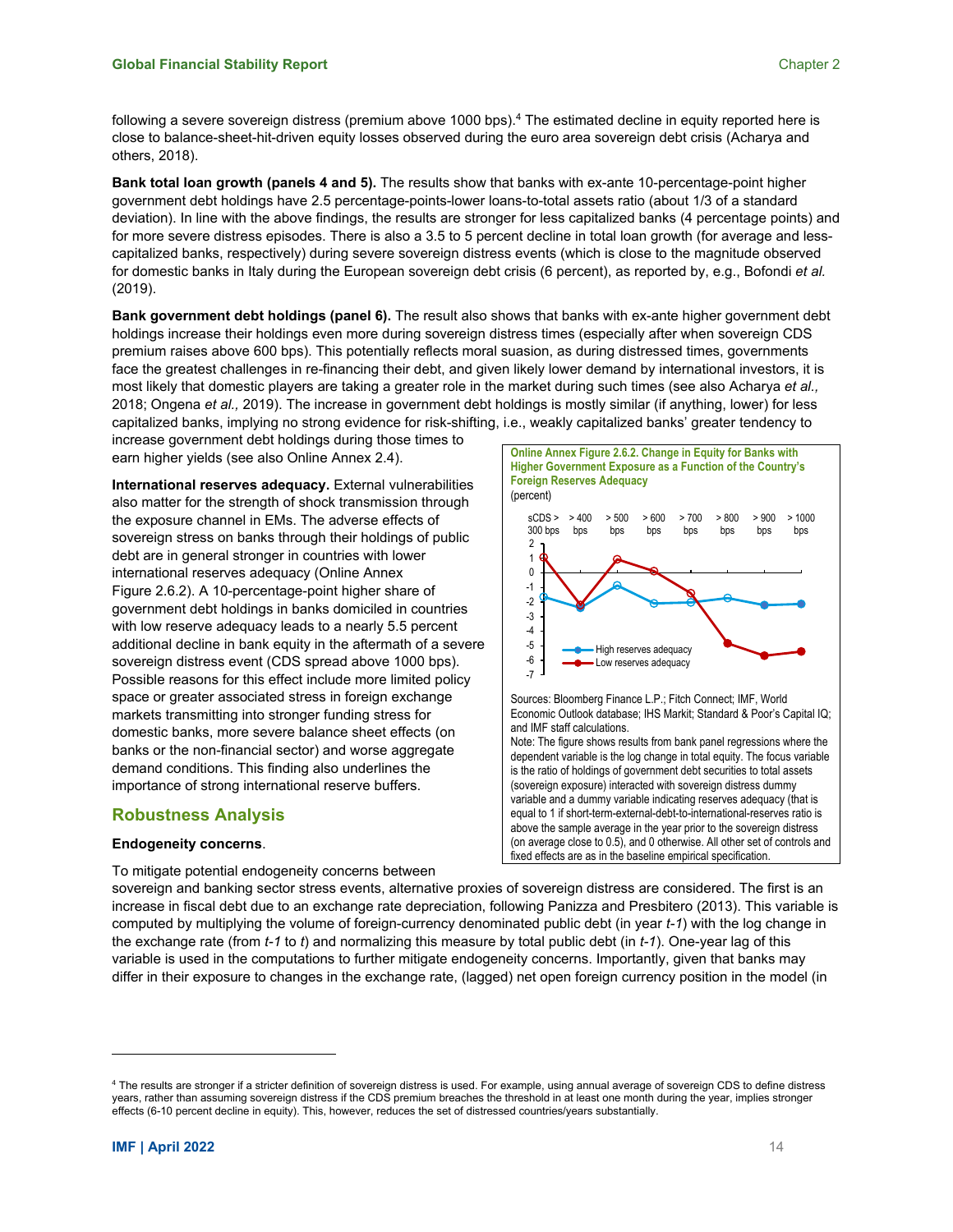levels and in interaction with "increase in fiscal debt due to FX depreciation") are used as additional controls in the regressions.<sup>5</sup>

Second, we consider the volume of maturing debt as an exogenous measure of sovereign stress (à la Almeida *et al.*, 2009; Ongena *et al.*, 2019), as that is determined sufficiently in advance and is likely to be independent of stress in the banking sector. Specifically, our indicator variable takes a value 1 for a country in episodes where expected maturing debt-to-total fiscal debt is high (upper 1/3 of the distribution); and 0 otherwise. We multiply this measure with change in the (log of) VIX, given that a deterioration in global risk appetite (largely exogenous to EMs) would reduce international investors' demand for EM sovereign debt and increase debt rollover risks.

The results for these exercises with the change in equity-to-asset ratio and loan-to-asset ratio as dependent variables are presented in the main chapter, Figure 2.10, panel 4. Results for the other variables are also broadly in line with the findings above. Following a local currency depreciation inducing higher fiscal debt, banks with ex-ante higher government bond holdings experience a higher perceived expected default (albeit not significantly at conventional levels of statistical significance), and lower profitability, lower equity, and lower lending. Similarly, when global risk aversion is high (higher VIX), exposed banks in countries with high rollover risks experience lower profits, lower equity, and loans-to-total assets ratio, with increasing (but not significant) effect on bank default probabilities. $6$ 

**Additional control variables.** Banks are exposed to fluctuations in sovereign creditworthiness through various channels. For example, sovereigns' perceived repayment capacity could affect key macroeconomic variables (e.g., interest rates or exchange rates) and aggregate demand conditions, which affect interest- or exchange rate-sensitive bank balance sheet items, as well as credit demand and quality. To help account for these factors, additional control variables are added to the specification for robustness. Results are robust to controlling for expected real GDP growth (obtained from WEO vintages) and exchange rate depreciation interacted with sovereign distress to account for potential aggregate demand effects. Results are also broadly robust to using alternative exposure measures, such as the sensitivity of bank stock returns to sovereign bond yields, controlling for domestic macroeconomic and global factors.7

#### **Data**

The exercise in this section uses detailed annual unconsolidated financial statements for a large set of financial institutions from 18 EMs from 1998 to 2020.<sup>8</sup> The final data includes 525 domestic banks from 18 EMs (Argentina, Brazil, China, Colombia, Egypt, India, Indonesia, Malaysia, Pakistan, Peru, Philippines, Poland, Romania, Russian Federation, South Africa, Thailand, Turkey, and Vietnam). The data are complemented with various bank-level variables, including expected default frequency from Moody's, detailed ownership data from Orbis and yearly countrylevel information as described in Online Annex Table 2.1.1.

<sup>5</sup> As a full breakdown of currency denomination of external debt is generally not available for EMs, this analysis assumes that foreign-currency fiscal debt is denominated in US dollars. However, this should not affect the generality of the results considering that: i) US dollar is the dominant currency in EM sovereigns' hard-currency debt issuance and ii) EM bilateral exchange rate vis-a-vis the US dollar typically closely follows those vis-a-vis other major currencies due to strong presence of a common factor in foreign exchange markets.

 $6$  The full set of results are not reported here for brevity but are available upon request.

<sup>&</sup>lt;sup>7</sup> In addition to sovereign bond holdings, lending to (or receivables from) governments and state guarantees could also expose bank balance sheets to sovereign creditworthiness. Such exposures could in fact be stronger in countries with less developed financial markets, e.g., EMs compared to advanced countries (Jobst and Oura, 2019). Due to lack of data, such exposures are not captured. To the extent that banks which hold more sovereign bonds also lend more to the government or are subject to state guarantees, our results should hold. Furthermore, due to lack of data, the analyses cannot reflect on the liability-side implications of government deposits at banks.

 $^8$  To reduce outlier bias and noise in the data, banks with total assets less than \$100,000, or banks with missing information on total assets, with government debt securities-to-total assets ratio greater than 1, loans-to-total assets ratio below 1 percent or above 100 percent, deposits-to-total assets less than 1 percent, and negative total equity or Tier 1 capital, are excluded from the sample. Further, banks with data set for at least 5 consecutive years are used. Despite this data cleaning, about 94 percent of total assets relative to the raw dataset is still preserved.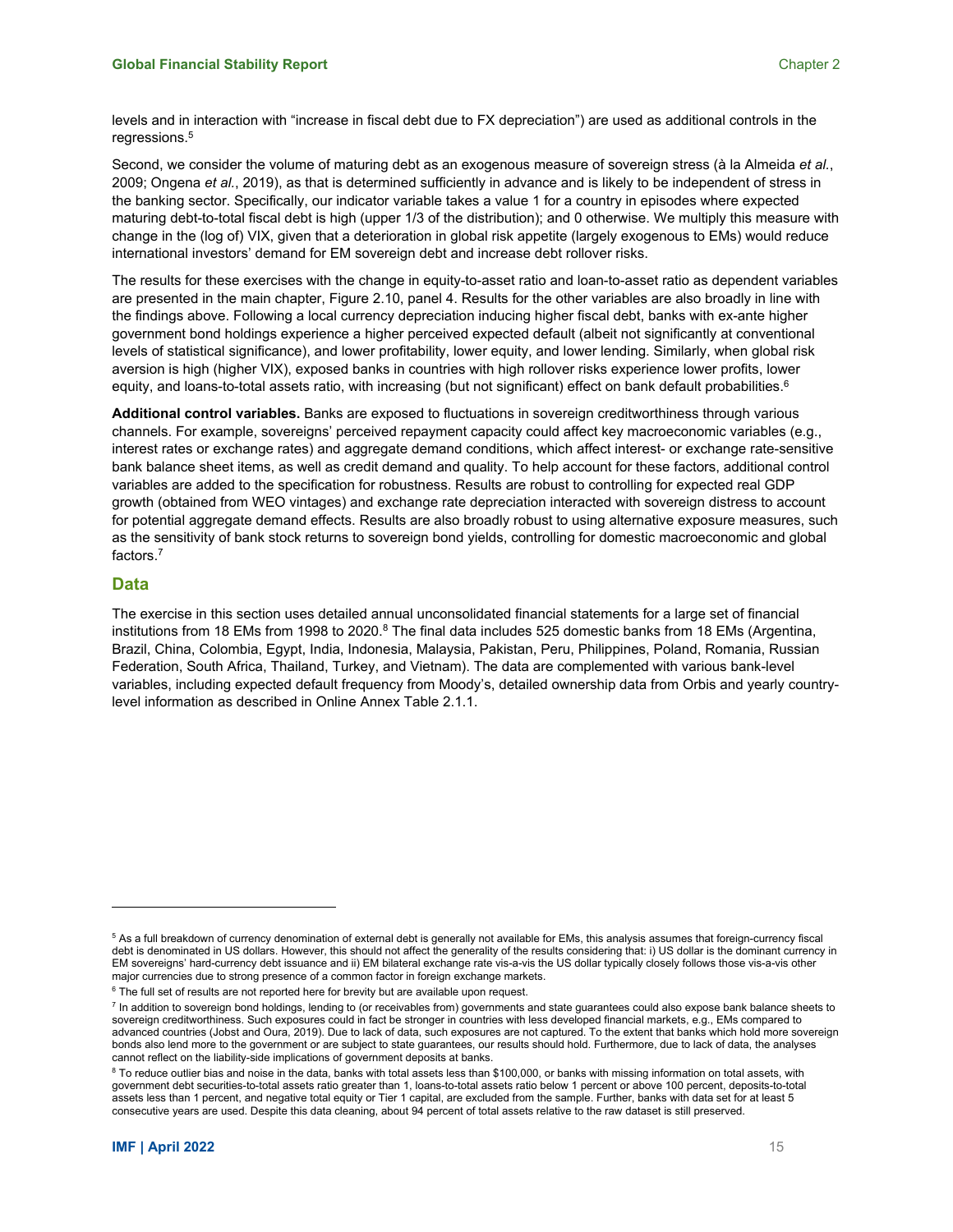## **Online Annex 2.7. Safety Net Channel Analysis**

This annex provides details of the bank-level data and econometric models used to analyze the association between EM banks' government support rating with their equity returns and risk-taking behavior.

## **Empirical Methodology**

The baseline (local projection) specification underlying Figure 2.11 of the chapter is as follows:

 $CAR_{i,c,t-1,h} = \beta_{1,h} SRF pure_{i,c,t-1} + \beta_{2,h} SRF pure_{i,c,t-1} \times Sovereign \, Distress_{c,t} + \lambda_h Controls_{i,c,t-1} + \theta_{c,t,h} + \lambda_{i,h} + \lambda_{i,h}$  $\epsilon_{i,c,t-1,h}$  (1)

where the dependent variable  $CAR_{i,c,t-1,h}$  is the cumulative abnormal returns of bank i's stock from month  $t-1$  to  $t+$  $h$ , and the abnormal returns are derived from a capital asset pricing model (CAPM). Among the explanatory variables, SRF purge<sub>i,c,t-1</sub> is the one-month lagged Support Rating Floor (in numerical values) that is purged of domestic

financial conditions, and  $Sovereign \, Distress_{c,t}$  is a dummy variable that is equal to 1 if country  $c$  is in sovereign distress in month  $t$ .<sup>1</sup> The control variables are as of the end of the previous calendar year (t-1) and include the same set of variables as in the exposure channel analysis (equation 1). In addition, banks' government-bondholdings-to-total-assets ratio is added to control for the impact of the exposure channel. The econometric model also includes country-month and bank fixed effects.

The Online Annex Figure 2.7.1 presents the baseline estimates of  $\beta_{1,h}$  and  $\beta_{1,h} + \beta_{2,h}$ , showing the relationship between banks' government support rating and future abnormal returns after the sovereign distress event and in normal times. In addition, the analysis includes interactions with pre-distress fiscal vulnerabilities (i.e., a dummy variable equal to 1 if the public-debt-to-GDP ratio is higher than 60 percent), $2$  the results for which are shown in Figure 2.11 panel 2 of the chapter.



The econometric model underlying Figure 2.11 panel 3-4 in Chapter 2 is as follows:

Risktaking\_Indicator<sub>i,c,t-1,h</sub> =  $\beta_{1,h}$ SRF purge<sub>i,c,t</sub> +  $\beta_{2,h}$ Bank Char<sub>i,c,t-1</sub> +  $\beta_{3,h}$ SRF purge<sub>i,c,t</sub> × Sovereig Distress<sub>c,t</sub> +  $\beta_{4,h}$ SRF purge<sub>i.c.t</sub> × Ban Char<sub>l.c.t</sub>-1 +  $\beta_{5,h}$ SRF purge<sub>i.c.t</sub> × Ban Char<sub>l.c.t-1</sub> × Sovereign Distress<sub>c.t</sub> +  $\lambda_h$ Controls<sub>i,c,t-1</sub> +  $\theta_{c,t-1,h} + \lambda_{i,h} + \epsilon_{i,c,t-1,h}$ 

where the dependent variable is either cumulative growth in bank  $i$ 's gross loans from year t-1 to year t+h or the cumulative change in the non-performing loan ratio over the same period, both of which are taken as proxies for the intensity of banks' risk-taking activities.  $Bank_{\_}Char_{i\_1-1}$  represents bank i's risk-taking related characteristics (i.e., capital-to-asset ratio), lagged one year. The model is estimated using annual frequency data using the ordinary least squares approach, with standard errors clustered at the bank level.

## **Additional Analysis**

To examine whether the effect of government support on bank returns varies by the extent of sovereign stress, equation (1) is estimated at different thresholds of sovereign distress. The Online Annex Figure 2.7.2 shows the estimated cumulative abnormal returns associated with one notch higher Support Rating Floor for sovereign distress as defined in the baseline (CDS spreads greater than 500 bps), as well as for sovereign CDS spread over 400 bps (green) and 700 bps (red line). The findings confirm the presence of nonlinear effects—for instance, ten months after the sovereign distress, banks' abnormal returns decrease twice more if the sovereign was under extreme stress (i.e., CDS above 700 bps) relative to the baseline.

<sup>&</sup>lt;sup>1</sup> The criteria for sovereign stress are same as those in the exposure channel analysis.

<sup>&</sup>lt;sup>2</sup> We interpolate quarterly public-debt-to-GDP ratio from the International Institute of Finance to convert it proportionally to monthly frequency.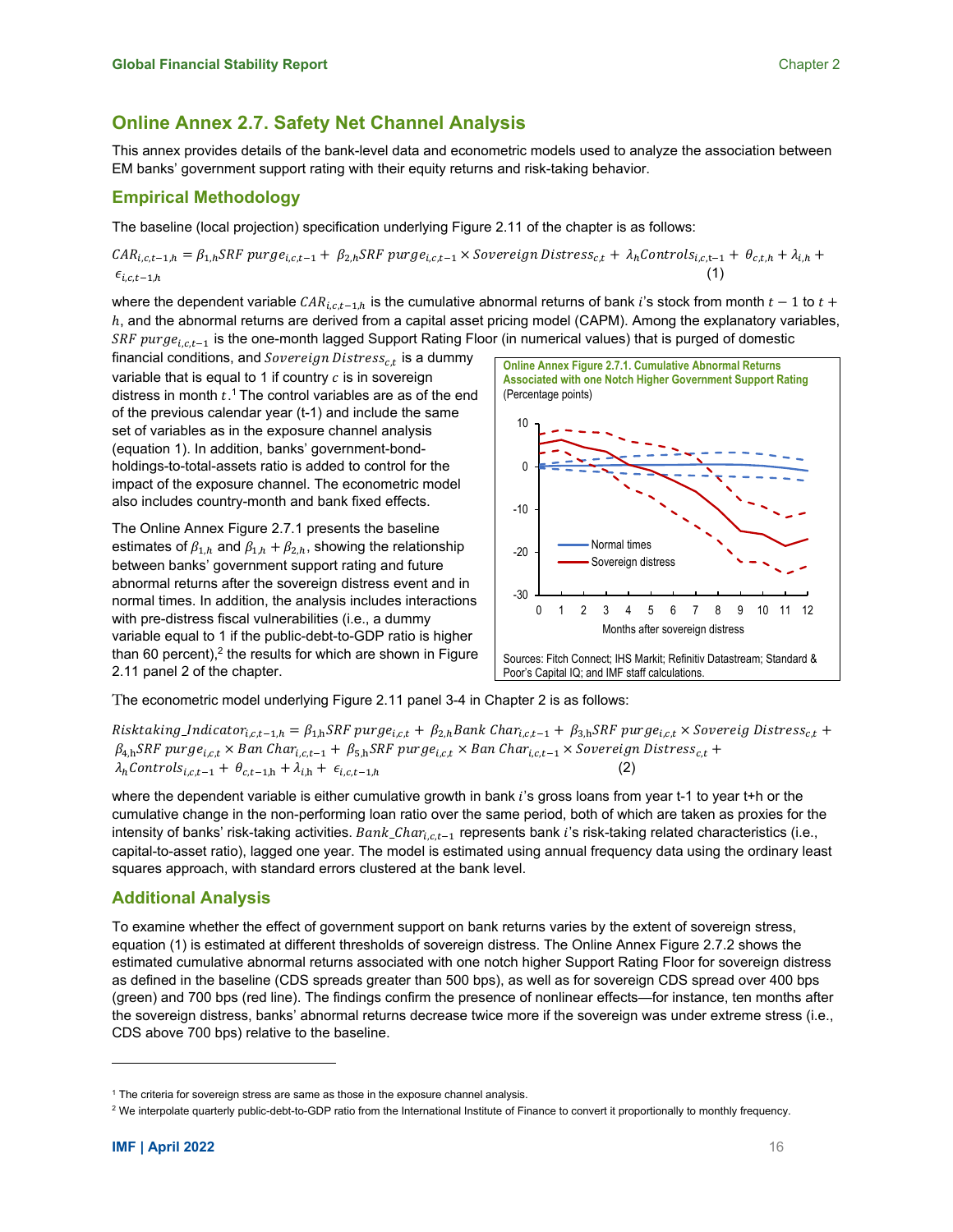$CAR_{i,c,t-1,h} = \sum_{s \in \{0,3,6,9,12\}} (\beta_{1,h,s} SRF \, purge_{i,c,t-s-1} +$  $\beta_{2,h,s}$ SRF purge<sub>i.c.t-s-1</sub>  $\times$  Sovereign Distress<sub>ct-s</sub>) +  $\lambda_h$ Controls<sub>i,c,t-1</sub> +  $\theta_{c,t,h}$  +  $\lambda_{i,h}$  +  $\epsilon_{i,c,t-1,h}$ (3)

where the dependent variable is bank  $i$ 's abnormal return from month  $t - 1$  to  $t$ , and the explanatory variables are lagged Support Rating Floor and its interactions with sovereign stress shocks. The red line in Online Annex Figure 2.7.3 panel 1 shows the cumulative impact on higher government support rating banks' stock returns of more recent sovereign stress from this exercise, which confirms that the baseline results are not necessarily driven by prolonged sovereign distress.



respectively. Dashed lines represent 90 percent confidence intervals.

Furthermore, to address the concern that banks' risk exposure could be time-varying especially after large shocks such as sovereign distress, a rolling-window CAPM is considered to compute abnormal stock returns.<sup>3</sup> As shown in Online Annex Figure 2.7.3 panel 2, the results of the baseline specification hold (and in fact get stronger after allowing for time-varying risk exposure by banks).



Note: Panel 1 presents the association between banks' abnormal return and Fitch Support Rating Floor when including quarterly lags of Support Rating Floor and its interaction with the sovereign stress dummy. The blue line is based on the estimates of  $\beta_{1,h,0}$  and the red line shows  $\beta_{1,h,0} + \beta_{2,h,0}$ . In panel 2, abnormal returns are computed based on 24month rolling-win,dow CAPM. In both charts, dashed lines represent 90 percent confidence intervals.

### **Data**

In this analysis, the bank-level Support Rating Floor is downloaded from Fitch, with the ratings converted to discrete numerical values from 1 to 17 (higher values represent higher ratings). Unconsolidated bank-level annual financial

 $^3$  Specifically abnormal returns are re-estimated based on a 24-month rolling window CAPM model. Banks' risk exposure to the market excess returns is estimated in each month based on the past 24-month excess returns. The intuition of this alternative test is based on the fact that banks' risk exposure could likely be time varying especially after large financial shocks such as sovereign distress. Thus, adopting rolling-window abnormal returns controls for banks' time-varying risk changes in the projection horizon. Results remain overall robust.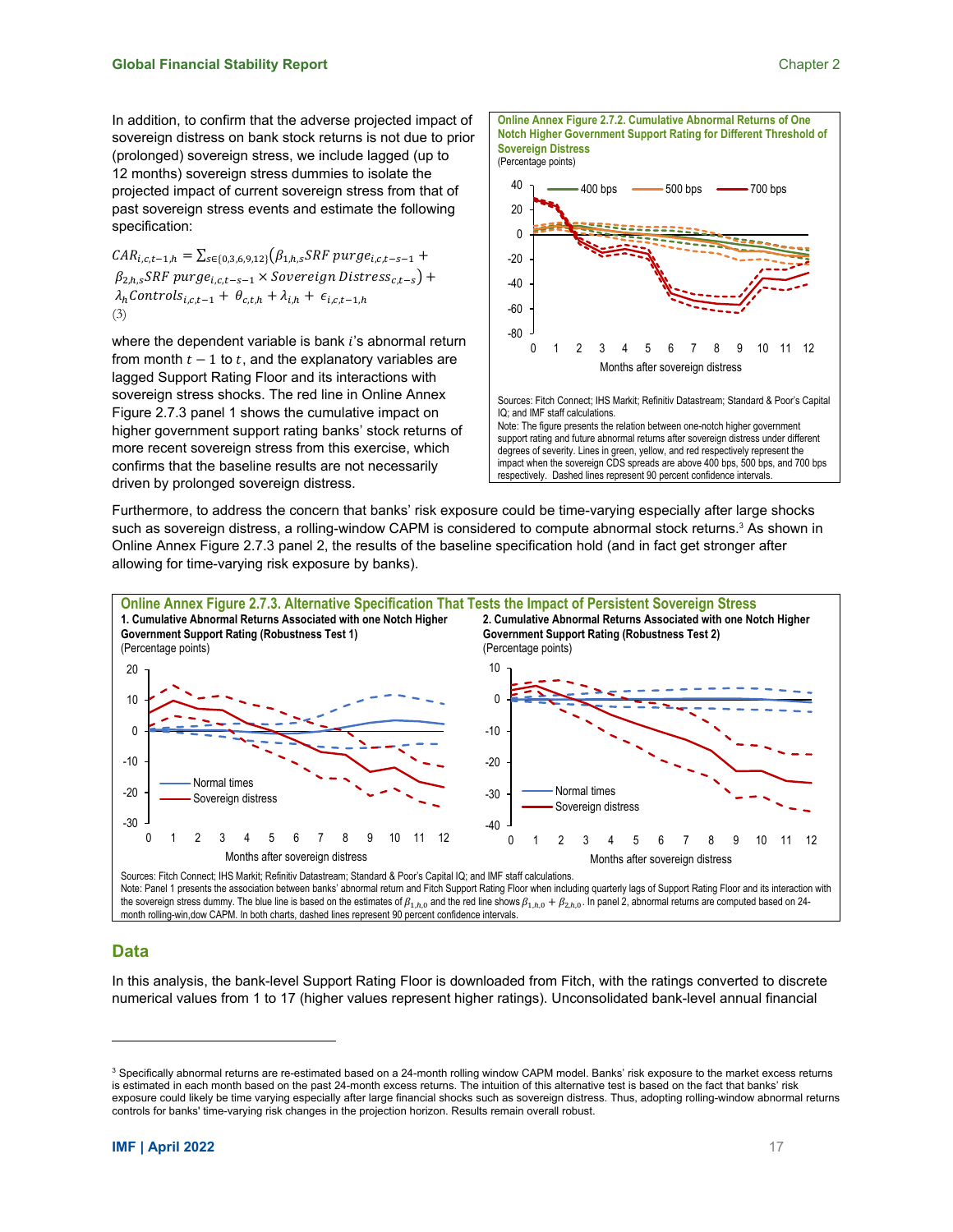statements data are used.<sup>4</sup> In the baseline results in Figure 2.11 the sample covers 54 banks from 10 EMs, with monthly data available for monthly stock returns, bank-level Support Rating Floor and balance sheet data over the period September 2007-December 2020.



higher rating or higher likelihood of receiving government support during distress).

The chapter's key safety net strength measure, Support Rating Floor (SRF), captures the propensity of receiving government support during bank distress. Since the Global Financial Crisis, the distribution of EM banks across the spectrum of these ratings has stayed broadly similar (Online Annex 2.7.4 panel 1).<sup>5</sup> The extent to which EM banks benefit from the public safety net varies across EMs and is importantly associated with bank-specific characteristics.

In general, there is a strong positive relationship between bank size and government support ratings, implying large implicit subsidies for too-big-to-fail banks (Online Annex Figure 2.7.4 panel 2, blue dots). In addition, banks with higher SRFs tend to have lower capital-to-asset ratios (Online Annex Figure 2.7.4 panel 2, red dots), pointing to potential moral hazard concerns. State-ownership is also closely tied to EM banks' level of government support: banks with a greater than 50 percent government ownership stake have notably higher SRFs (Online Annex Figure 2.7.4 panel 3).

Banking sector's safety net appears to contribute to lower bank funding costs. With stronger implicit guarantees against future tail risks, depositors or creditors may require less risk premium on banks' funding. Conceptually, such safety net protection lowers banks' funding costs more substantially during normal times, when the cost of capital is most sensitive to the expectation of future distress (and implicitly also the expectation of future guarantees). During systemic bank distress, however, the funding cost advantage associated with safety net fades, as the large-scale systemic guarantees provide blanket "put" to the whole system.

<sup>4</sup> The exercises in the section use unconsolidated financial statements data in order to be consistent with other sections. However, stock returns and government support may be more related to a consolidated financial entity. In robustness checks that exploit consolidated financial statements data, the results still hold.

 $^5$  By contrast, a large shift is evident for banks in advanced economies to the lowest rating, "no floor" (NF), which could at least partly be attributed to the implementation of too-big-to-fail (TBTF) resolution reforms post-2016. For instance, the Global Systemically Important Banks (G-SIBs) have been required both capital surcharges and reporting and disclosure requirements. In addition, all advanced-economy jurisdictions that are home to G-SIBs have imposed external Total Loss-Absorbing Capacity (TLAC) requirements. Thus, advanced economies, where most G-SIBs are based in, may see diminishing TBTF relations in the banking sector that precede these trends in EMs. Simple correlations between bank size and SRF support this and show that TBTF subsidies were similarly strong in both country groups before 2015. However, in advance economies, the TBTF subsidies have weakened notably since end-2015, reflecting market's anticipation of the TBTF resolution reforms in these countries.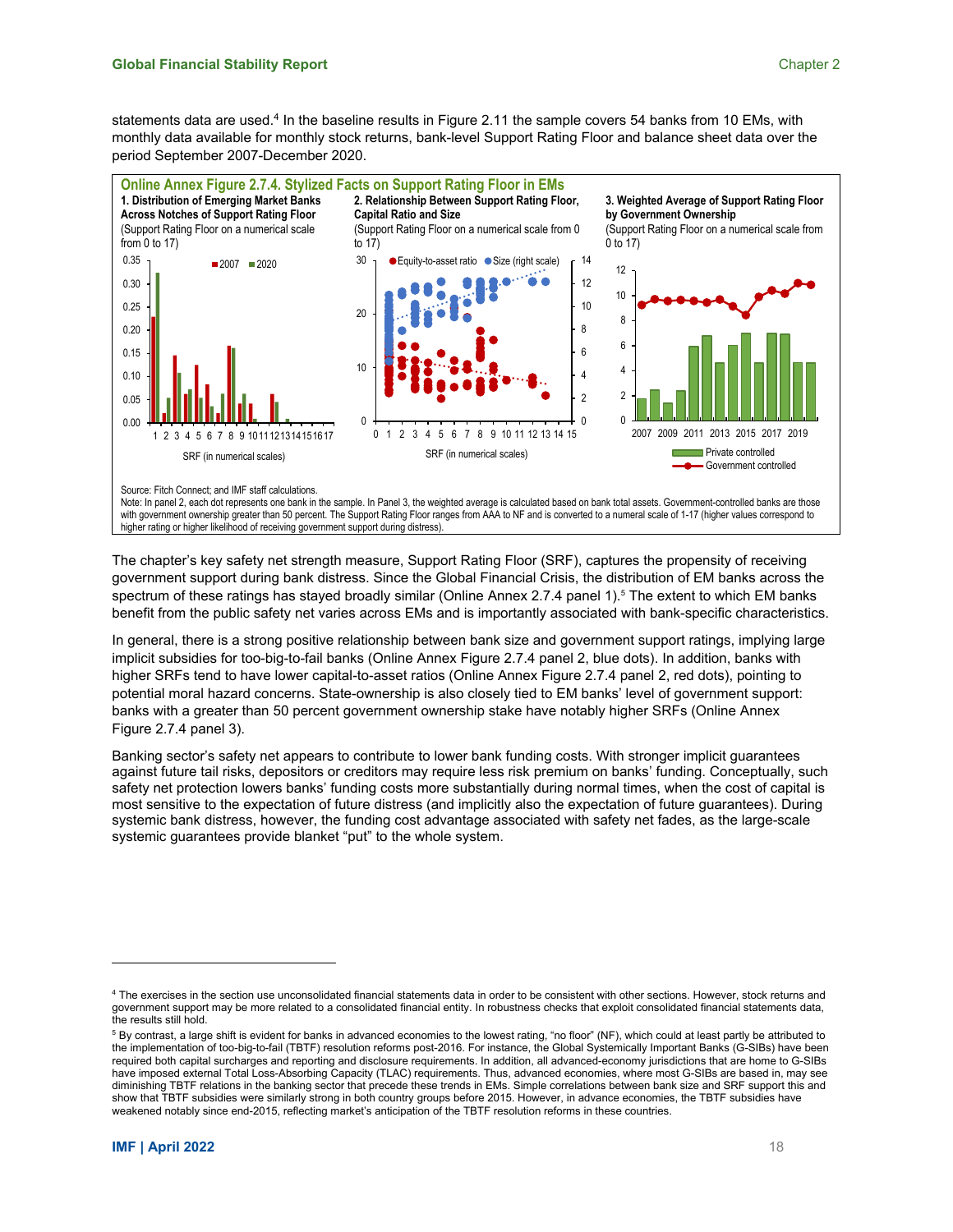Such time-varying funding cost advantage is supported by the evidence based on emerging market banks' interest expense. In "normal times" between the Global Financial Crisis and the COVID-19 Crisis, high-government-support banks featured remarkably lower total interest expense to total interest-bearing liabilities ratio. However, the difference in funding costs between the two groups became negligible during the Global Financial Crisis and the COVID-19 Crisis (Online Annex Figure 2.7.5).



interest bearing liability ratio for high Support Rating Floor banks and low Support Rating Floor banks. The weights are banks' current year total assets. The Support Rating Floor is considered to be high if it is higher than or equal to the median in the year. Otherwise, it is treated as low likelihood of receiving government support.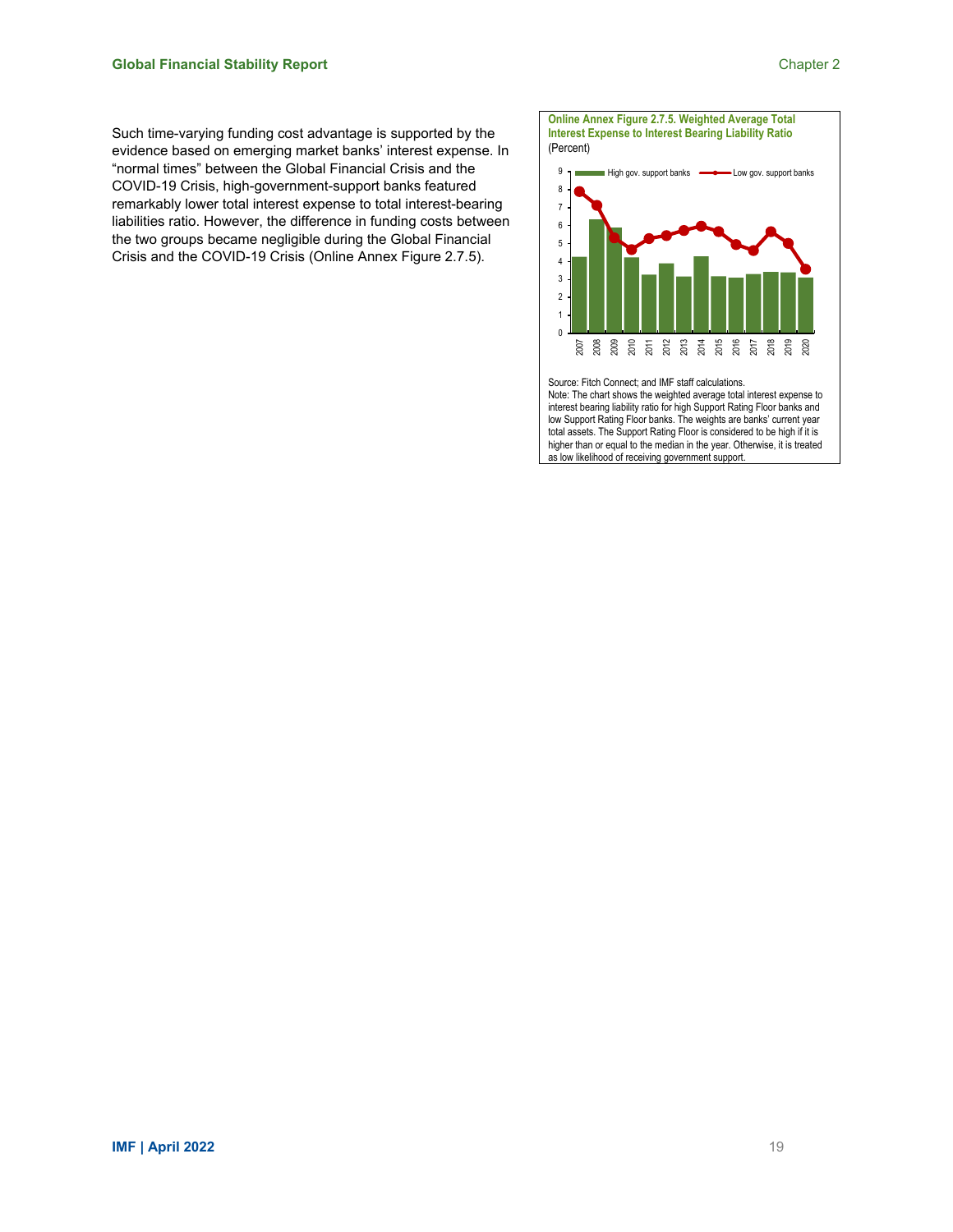## **Online Annex 2.8: The Macroeconomic Channel Analysis**

This annex explores the impact of sovereign rating downgrades on nonfinancial corporates' (firms, henceforth) investment and debt financing decisions. Following the identification strategy used in Almeida and others (2016), the analysis studies whether sovereign downgrades have had significant effects on EM firms' actions as a consequence of the sovereign ceiling policies that rating agencies typically apply. These policies imply a cap to firms' ratings at or below the sovereign rating of their country of domicile for these corporates. This is because rating agencies take into consideration macroeconomic risks such as capital and foreign exchange controls which could hamper a company ability to service its liabilities. The chapter's identification strategy is therefore based on a quasi-natural experiment where firms with a rating equal to or above their sovereign rating prior to the downgrade ("bound" firms) would be generally more likely to be downgraded after a sovereign downgrade than firms rated below their sovereign ("unbound" firms). Based on the asymmetric effect of sovereign downgrades on bound and unbound firms, the behavior of firms in terms of investment and debt issuance is studied.

### **Empirical Methodology**

To estimate the direct impact of sovereign downgrades on the real economy, the chapter uses a difference-indifference approach to compare changes in annual company investment ratio and net debt issuance between bound and non-bound firms around the time of a sovereign downgrade:

 $\Delta_h y_{c,j,s,t} = \beta_{1,h} Bound_{c,j,s,t-1} + \beta_{2,h} Soviet_{c,j,n} Downgrade_{c,t} + \beta_{3,h} Bound_{c,j,s,t-1} \times Sovereign\ Downgrade_{c,t} +$  $\beta_{4,h}$ Controls<sub>c,j,s,t-1</sub> +  $\lambda_{s,h}$  +  $\gamma_{c,h}$  +  $\eta_{t,h}$  +  $\epsilon_{c,j,s,t,h}$ 

where subscripts c, j, s, and t represent the country, firm, sector, and time, respectively.  $\Delta_h y_{c,j,s,t}$  denotes the cumulative change in firms' investment or debt issuance over the next h years relative to the pre-downgrade period. The control variables are firms' size, Tobin's Q, cash flow, cash holdings, leverage, and government ownership. The regressions also include sector  $\lambda_{s,h}$ , country  $\gamma_{c,h}$  and year fixed effects  $\eta_{t,h}$ . The working hypothesis is that bound firms cut investment and reduce debt issuance more than non-bound firms ( $\beta_{3,h}$ < 0) in the aftermath of a sovereign downgrade. Since some sovereign debt and banking crises happened simultaneously, we exclude those observations from the baseline sample. The banking crisis indicator used for this purpose are taken from Laeven and Valencia (2018).

## **Data and Stylized Facts**

The data for this exercise relies on firms' consolidated data from S&P Capital IQ. The data comprises 84 unique sovereign downgrade events in 29 EMs, including 717 firms.

Online Annex Figure 2.8.1 (panel 1) shows the distribution of firm ratings by level of sovereign rating. As can be seen, a few firms have ratings above their respective sovereign ratings which are considered as the "bound" firms in the analysis, constituting 20.4 percent of the sample. The figure indicates that their ratings are higher by only a few notches at most with respect to sovereign ratings of their countries. Panel 2 in Online Annex Figure 2.8.1 shows the distribution of the difference between firms and sovereign ratings. The figure confirms again the rating discontinuity around the sovereign ceiling policies for firms.<sup>1</sup>

The discontinuity shown in these figures should be strictly related to sovereign downgrades and credit agencies ceiling rules. If other factors such as macroeconomic fundamentals where responsible, then the only explanation would be that these factors increased the credit risk for bound firms more than non-bound firms which would be counterintuitive. Since non-bound firms have by definition lower credit quality compared to bound firms, other explanations based on changes in fundamentals and credit risk cannot explain why the change in firms' investment and debt issuance is discontinuous around the sovereign ceiling.

Online Annex Figure 2.8.1. panels 3 and 4 depict the evolution of investment and net debt issuance to asset ratios two years before and after sovereign downgrade events, respectively (the downgrade occurs at t=0). The panels

<sup>1</sup> The analysis here relies on the intuition based on Figure 2.12, panel 1, for the identification strategy in the assessment of impacts of sovereign downgrade on firms' ratings. The panels show the distribution of the cumulative change in firm ratings two years after a sovereign downgrade. It appears that the distribution of bound firms is more skewed to left as these firms have been downgraded more with respect to unbound firms, two years after a sovereign downgrade. As such, bound firms are more likely to be downgraded than unbound firms following a sovereign downgrade.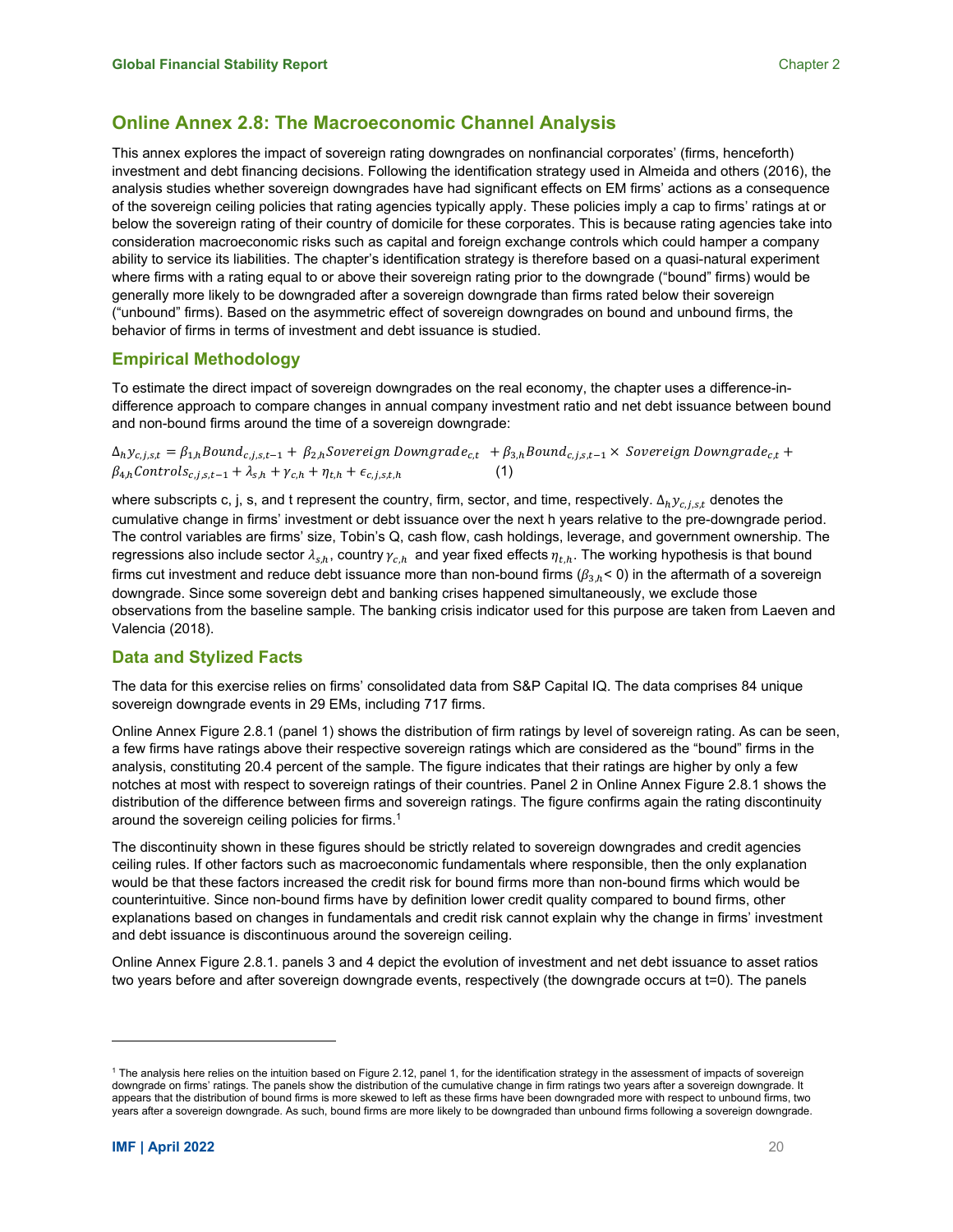show that while bound and unbound firms have followed parallel trends before sovereign downgrade events, this tends not to be the case afterwards.



## **Additional Analysis**

To check the sensitivity of the baseline results, several robustness tests are conducted. $^2$  First, the estimates reported in Figure 2.12, panel 2 of Chapter 2 pertain to the cumulative change in investment ratio two years after a sovereign downgrade. However, further analysis shows that the difference across bound and unbound firms' cumulative change in investment ratio 3 years after a sovereign downgrade remains statistically significant. Thus, sovereign downgrades have a protracted impact on bound firms. Second, we formally test the assumption of parallel trends before a sovereign downgrade by considering the lagged values of "bound" firms, "sovereign downgrade" and their interaction term. The results show that the coefficient on lagged interaction term is not statistically significant when the cumulative change to the investment ratio two years after a downgrade is considered—suggesting no significant difference between the two groups in the pre-downgrade period. In addition, we also consider a stricter definition of bound firms compared to the baseline, by defining such firms as those whose ratings are higher than or equal to their sovereign ratings and the outlook for their government obligations is "negative" pre-downgrade. The results hold with this exercise, and compared to the baseline, the impact is 4.5 percentage points larger.

To rule out that the results may be driven by macroeconomic factors other than the sovereign downgrade, several placebo tests are conducted. For example, sovereign downgrades that are combined with recession years (two consecutive quarters with negative quarter-over-quarter real GDP growth rate) are excluded from the analysis, which does not make a significant difference to the results. In an alternative specification, the sovereign downgrade variable is replaced with an indicator variable for recession, but in that case, no statistically significant difference is found between bound and unbound firms in terms of investment ratio before and after the recession. In another test, the analysis considered the global financial crisis period (2008-2010) and sovereign downgrades that occurred during this period from the analysis were excluded. Finally, currency crisis episodes that are not accompanied by a sovereign downgrade are considered to address the concern that bound firms' liabilities might be more exposed to exchange

<sup>&</sup>lt;sup>2</sup> The full results for these robustness exercises are available upon request.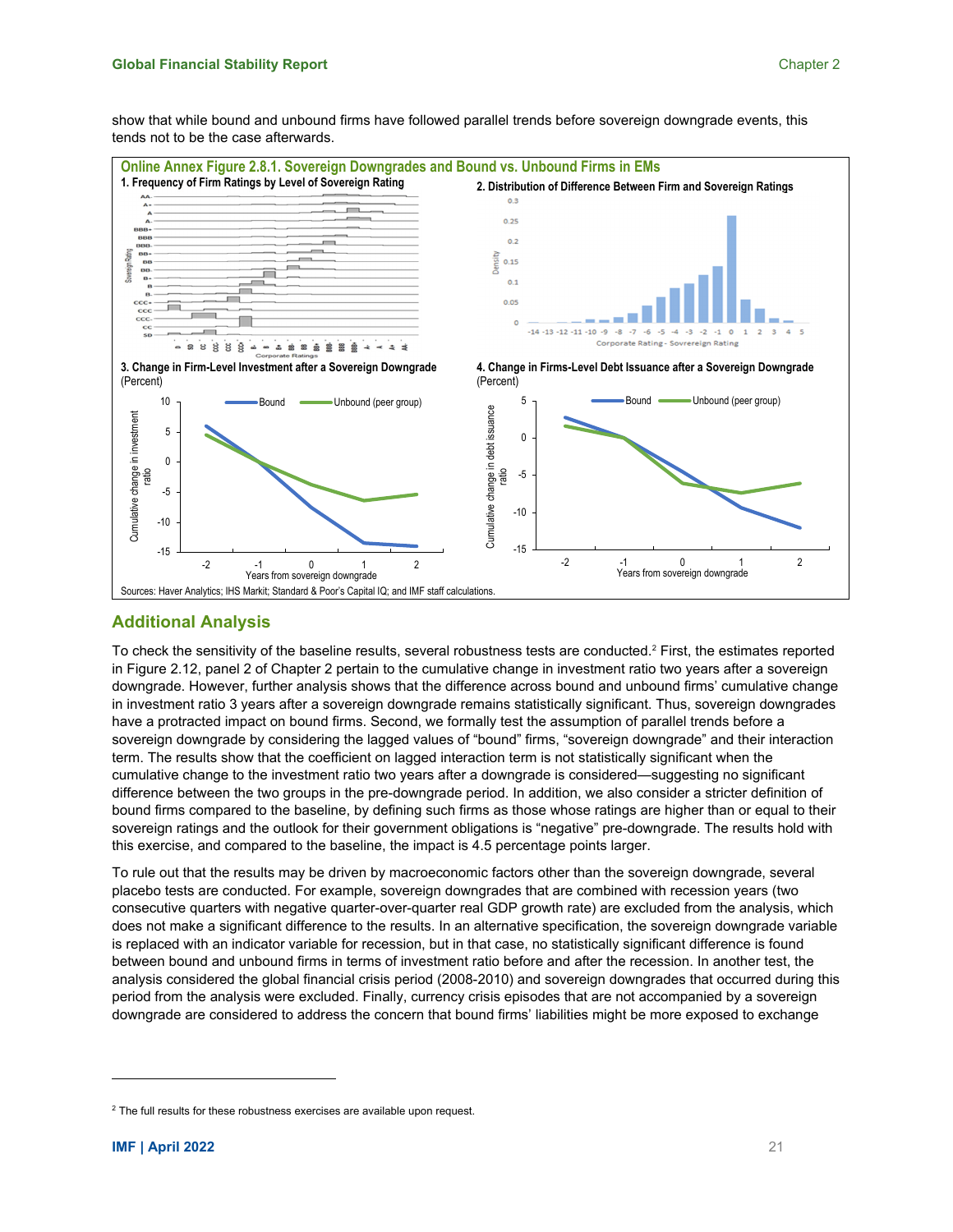rate movements than of unbound firms (due to possibly greater access to international capital markets). Again, both exercises point to no statistical differences between bound and unbound firms during these currency crises.<sup>3</sup>

As the number of bound firms is relatively small compared to the sample size of firms in EMs, for robustness bound firms are matched with comparable firms among unbound firms with the use of a matching technique. For this purpose, the analysis uses an estimator which isolates the bound firms during the periods of sovereign downgrade (treated firms) and then, from the population of non-treated firms, selects matched observations with similar covariate distributions to treated firms.4 The covariates are firms' size, cash holding, cash flow, leverage, Tobin's Q, capital stock, investment ratio (ratio of capital expenditure to lagged capital stock), change in investment ratio, government ownership, year and country. The results of a difference-in-difference estimation around a sovereign downgrade by comparing the change in the variable of interest between the treatment (bound firms) and control (unbound firms) groups confirm that bound firms cut their investment and debt issuance by around 17 percentage points more than their peers two years after a downgrade.

## **The Indirect Impact of Sovereign Downgrade on Banks through Firms**

The adverse impact of sovereign downgrades on non-financial firms' investment and debt issuance could in turn impact banks' balance sheets by affecting the credit risk of borrowers. In line with the sovereign downgrade impact on investment and debt issuance, the analysis in the chapter 2, figure 2.12, panel 4 investigates the impact of downgrades on banks NPL ratio through the importance of bound firms in the NFC sector. The sample covers 25 EM countries from 1995 to 2021. For this purpose, the section estimates the following equation:

 $\Delta_h NPL_{c,t} = \beta_{1,h}$ Sovereign Downgrade<sub>c,t</sub> +  $\beta_{2,h}$ (share of bound firms' assets to total assets)<sub>c,t-1</sub> +  $\beta_{3,h}$  Sovereign Downgrade<sub>ct</sub>  $\times$ (share of bound firms' assets to total assets)<sub>ct-1</sub> +  $\beta_{4,h}$ Controls<sub>ct</sub> +  $\gamma_{c,h}$  +  $\eta_{t,h}$  +  $\epsilon_{c.t.h}$  (2)

 $\Delta_h NPL_{c,t}$  is the change in the aggregate banking system in country c over the next h years from the pre-downgrade period. Sovereign downgrade is the same variable as in the previous analysis. In addition, the exercise uses the share of bound firms' asset to total corporate sector assets as a measure of the importance of bound firms in the macroeconomy. Controls include Financial Indicator Conditions (FCI), banks' equity to asset ratios, real GDP growth as well as double interaction terms and individual terms of the triple interaction in eq. (2). The coefficient of interest is  $\beta_{3,h}$ . The results show that in countries with a more dominant presence of bound firms in the corporate sector, banks' NPL ratio increase after the sovereign downgrade and the effect persists at least two years after the sovereign downgrade occurs. To rule out that the increase in NPL is due to smaller firms, an alternative specification is tested that controls for the country-median debt affordability (debt-to-EBITDA ratio) of small and mid-size firms,<sup>5</sup> as well as the lag of NPLs ratio to control for the past dynamics of NPLs. The results remain broadly consistent and statistically significant.

 $3$  The currency crises indicator is taken from the Harvard Business School Global Crises Data by Country.

<sup>4</sup> For this exercise, the estimator proposed in Ho, Imai, King, and Stuart (2007) is adopted. The estimator applies a genetic algorithm in the estimator to minimize the distance between the covariate distribution of treated and non-treated firms to match control firms. The estimator produces the exact number of matches for treated firms while it allows control firms to match more than one time with a given treatment observation.

 $5$  Small and mid-size companies are defined as firms with a number of employees equal or below 250.